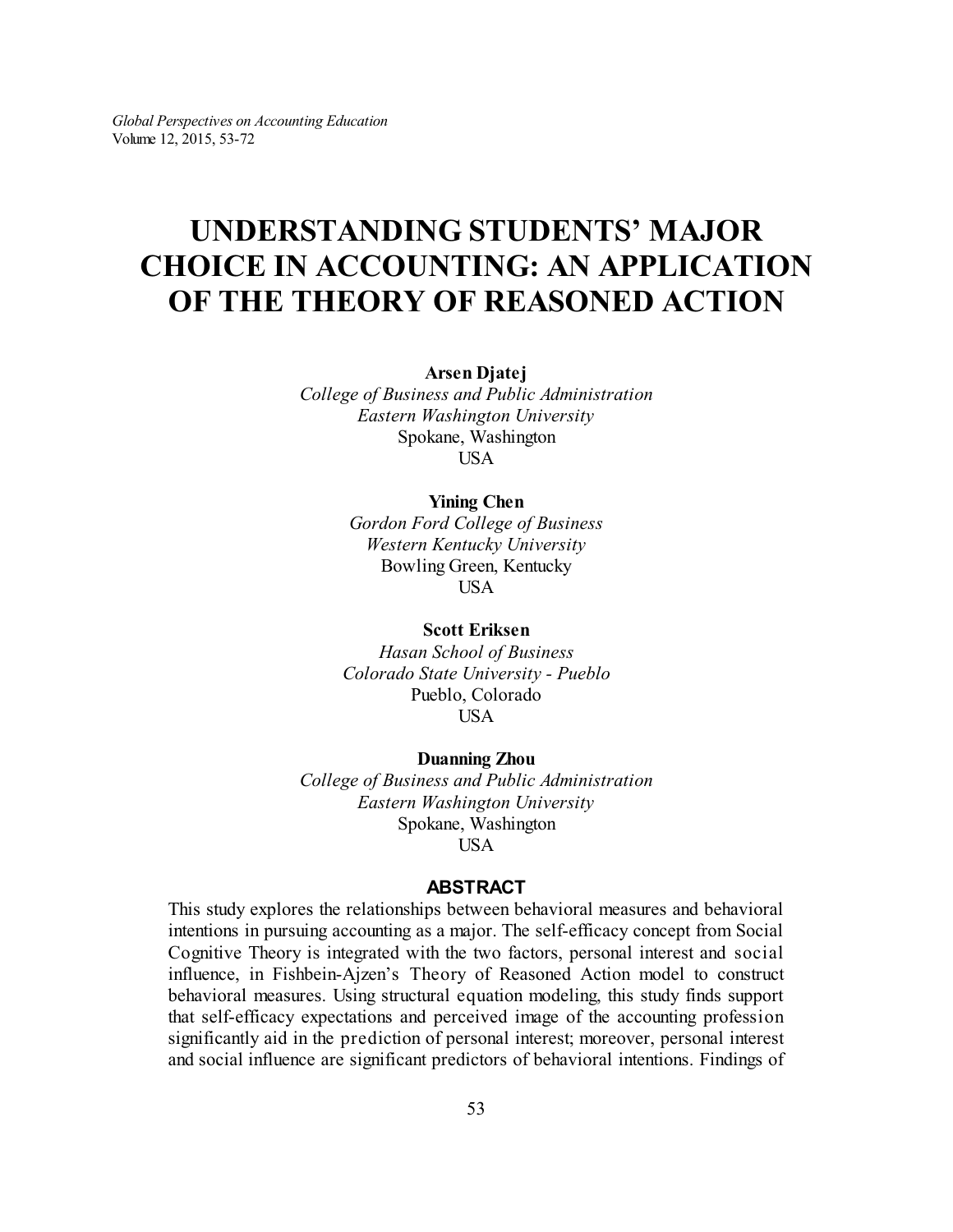this study convey practical implications to the accounting profession to correct its stereotyped negative image in order to secure the supply of qualified accounting students and professional accountants. Likewise, accounting programs should look beyond students with accounting-related technical skill self-efficacy, and vigorously identify and recruit qualified students with superior soft skill self-efficacy by stressing the importance of communication and teamwork skills in the success of accounting study and career.

**Key words:** Theory of reasoned action, accounting career choice, major in accounting, selfefficacy

**Data availability:** Data for this study are available upon request.

#### **INTRODUCTION**

The decline of accounting majors at the turn of the century roused interest in accounting career<br>choice research. With the image of the accounting profession impaired by corporate<br>accounting scandals and the implementation choice research. With the image of the accounting profession impaired by corporate accounting scandals and the implementation of the 150-hour education requirement to become a licensed CPA, recruiting qualified accounting majors has become a prominent challenge for most academic accounting programs. Understanding the factors that influence students' choice to major in accounting is more essential than ever before for accounting programs to better focus their recruiting effort to the target group of potential accounting majors.

This academic inquiry continues the line of the Cohen and Hanno (1993), Allen (2004), and Tan and Laswad's (2006; 2009) studies in investigating the factors that influence students' intention to major in accounting utilizing a general theoretical model for predicting behavioral intention based on attitudinal and normative beliefs. Prior research relied on various statistical methods to predict students' choice of major that are limited to dealing only with measured variables. This study utilizes structural equation modeling (SEM), a multivariate procedure that allows both directly observed (measured) variables as well as latent variables whichcannotbe directlyobserved butmust be inferred from measured variables.

Built upon two well-developed and widely-applied career choice theories, this study investigates the factors that influence students' intention to major in accounting. Specifically, the self-efficacy concept from Social Cognitive Career Theory (SCCT) is integrated with the two factors, personal interest and social influence, of Fishbein-Ajzen's (1975) Theory of Reasoned Action (TRA) to explain behavioral intentions. With the development of an integrated accountingspecific career choice model, this study aims to explore the relationships between behavioral measures, such as self-efficacy, personal interest, social influence, and students' behavioral intentions in pursuing accounting as a major.

#### **BACKGROUND**

During the past two decades, a series of studies investigating students' interest in accounting as a major and career were in part motivated by declining accounting enrollments (Doran and Brown, 2001; McCrary, 2001; Francisco et al., 2003). Accounting majors, due to the 150-hour requirement, have to either delay graduation or take 18 hours overload per semester to complete their education (Bernardi and Kelting, 1997). The study by Albrecht and Sack (2000), co-sponsored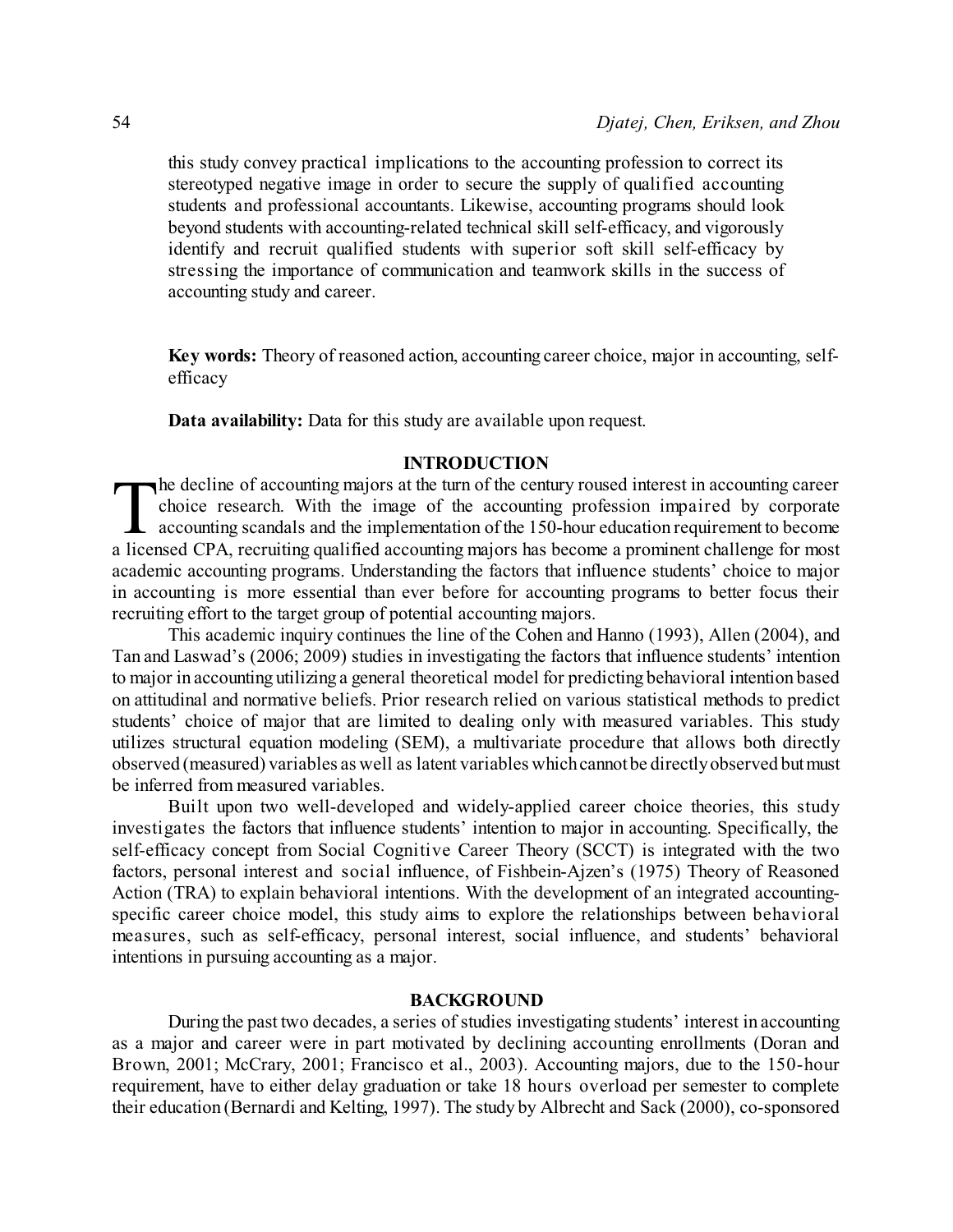#### *Understanding Students' Major Choice* 55

by the AICPA, the American Accounting Association, the Institute of Management Accountants, and the big five (at the time) accounting firms, identified the 150-hour requirement as the most important reason why fewer qualified students choose to major in accounting.

Smith (2005) reviewed a range of publications aiming to examine the reasons for the decreasing trend in students majoring in accounting. Among them are: (1) the 150-hour education requirement of becoming a licensed CPA, (2) the relatively low starting salaries for accounting graduates, and (3) the negative image of the accounting profession arising from the scandals in the early 2000s.

After a severe reduction in accounting graduates early in the century, the declining trend reversed in 2006-2007 and has since had a gradual upward movement (The AICPA, 2013). The graph below illustrates both the cyclical nature and the trends of accounting degrees awarded in the U.S. over the past 40 years (Schiavone, 2013).



While the economic recovery and job growth remains sluggish from the 2008 financial crisis, accounting graduates, especially at the undergraduate level, enjoy a high level of demand for their skills from public accounting firms. The AICPA (2013) reports that 40,350 accounting graduates were hired in 2012 by public accounting firms and the majority of those firms forecasted the same or increased hiring of graduates for the year following. The same report finds "record numbers of accounting graduates, as well as the highest number of enrollments in undergraduate and graduate accounting programs on record, indicating a thriving pipeline of accounting talent" (Schiavone, 2013).

Although the trend in accounting enrollments appears to have rebounded in the past few years as shown in the aforementioned AICPA report, the long-term sustainability of demand for accounting majors is inconclusive given the cyclical nature of the demand and several emerging issues that may contribute to the negative propensities of the accounting profession. These issues include:

• the 150-hour education requirement of becoming a licensed CPA,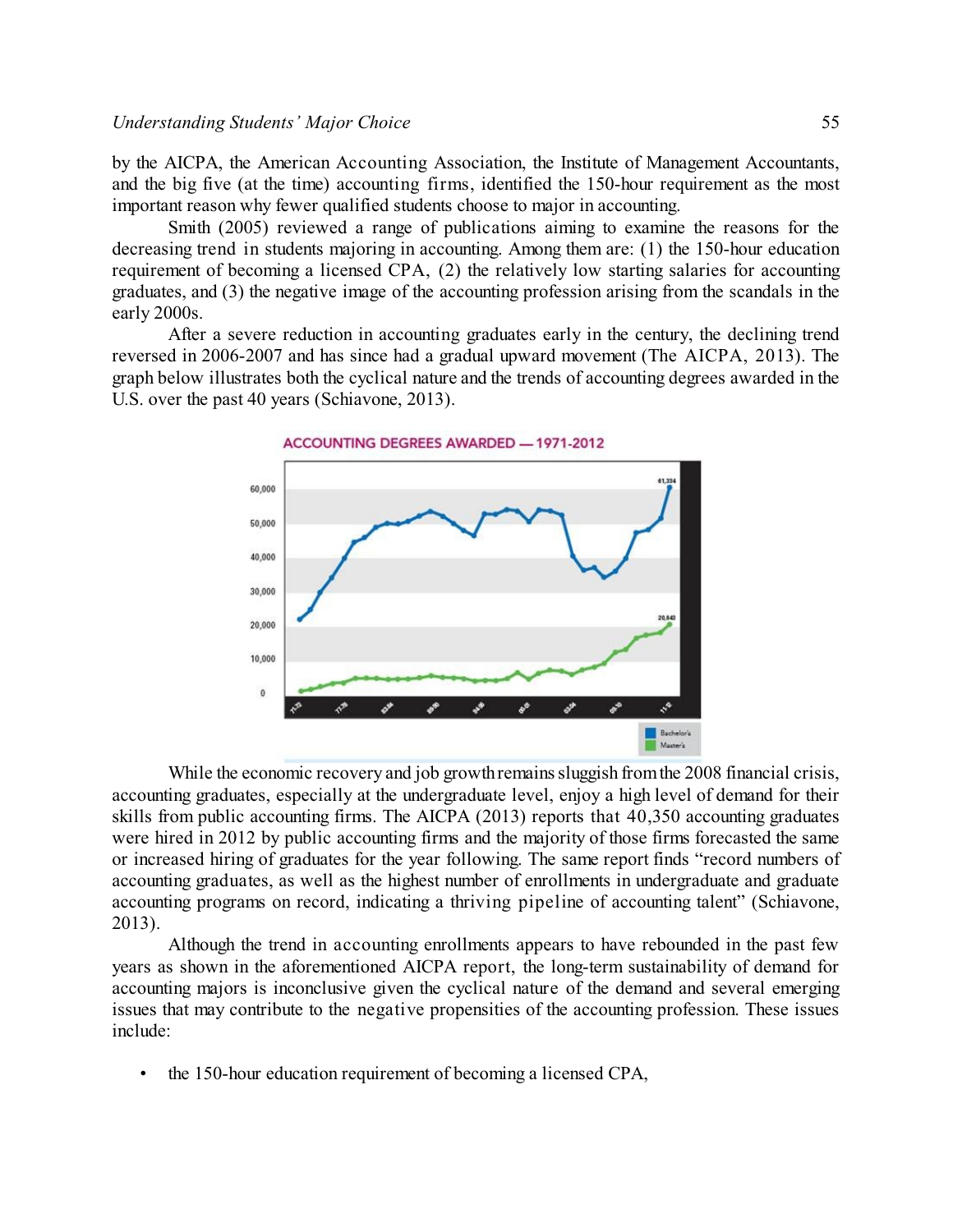- the decreasing role of human factors and increasing role of IT in accounting, auditing and taxation, and
- the continued outsourcing of accounting and bookkeeping functions overseas.

According to the 2012 National Association of Colleges and Employers (NACE) survey, starting salaries for accounting graduates have risen relative to other fields with average accounting starting salaries exceeding nearly every other field except engineering and computer science. But with the 150-hour requirement in effect in 49 states, starting accounting salaries still may not have sufficiently increased to compensate for the additional cost of education. The extra financial burden and workload challenges have deterred students from pursuing an accounting major. The above mentioned adversities pose doubt on whether the declining trend in accounting majors has been truly reversed or whether there has simply been a momentary reversal.

#### **LITERATURE REVIEW**

The broad investigation of the supply of accountants has been focusing on the factors influencing students' decisions in both majoring in accounting and pursuing a career in accounting. The comprehensive view of this issue involves both lines of investigation since choosing to major in accounting does not ensure that the student will graduate with a degree in accounting and graduating in accounting does not ensure that the graduate will pursue a career in accounting. Table 1 summarizes the studies examining the factors influencing the accounting major and accounting career decisions. Factors that were found to exert a significant effect along with major findings are presented in the table with details following in subsequent paragraphs.

### **Contributing Factors of Academic Major and Career Choice in Accounting**

In 1982, Paolillo and Estes compared career choice decisions of practicing accountants, lawyers, physicians, and mechanical engineers. Using a survey approach, participants from each related professional organization were questioned on time-of-choice and ratings of career-choice factors. A set of twelve possible career-choice factors were synthesized from factors used in previous studies which had been found to exert a significant effect on professional career-choice decisions. Using discriminant analysis, accountants were found to have the most distinctive profile of the four groups with availability of employment, earning potential, years of education required, aptitude for the subject, and teacher influence being the most important factors.

Building upon the Paolillo and Estes' (1982) study, Gul et al. (1989) examined the choice of major by first-year students. Eleven factors were primarily drawn from the Paolillo and Estes (1982) study and a discriminant analysis was used to correctly classify 47% of the students into their chosen major. Accounting students appeared most concerned with job satisfaction, earnings potential, availability of employment, aptitude for subject and years of formal education. These results were consistent with the Paolillo and Estes (1982) study with the exception of job satisfaction. Accounting students were also found to have a different and more distinctive profile than that of other students.

Utilizing the Theory of Planned Behavior (TPB), a formal social psychological model, Cohen and Hanno (1993) sought to identify the beliefs and factors that influence students' decision to major in accounting. The three constructs tested, (1) attitude towards the behavior, (2) subjective norm, and (3) perceived behavioral control, were all found to make significant independent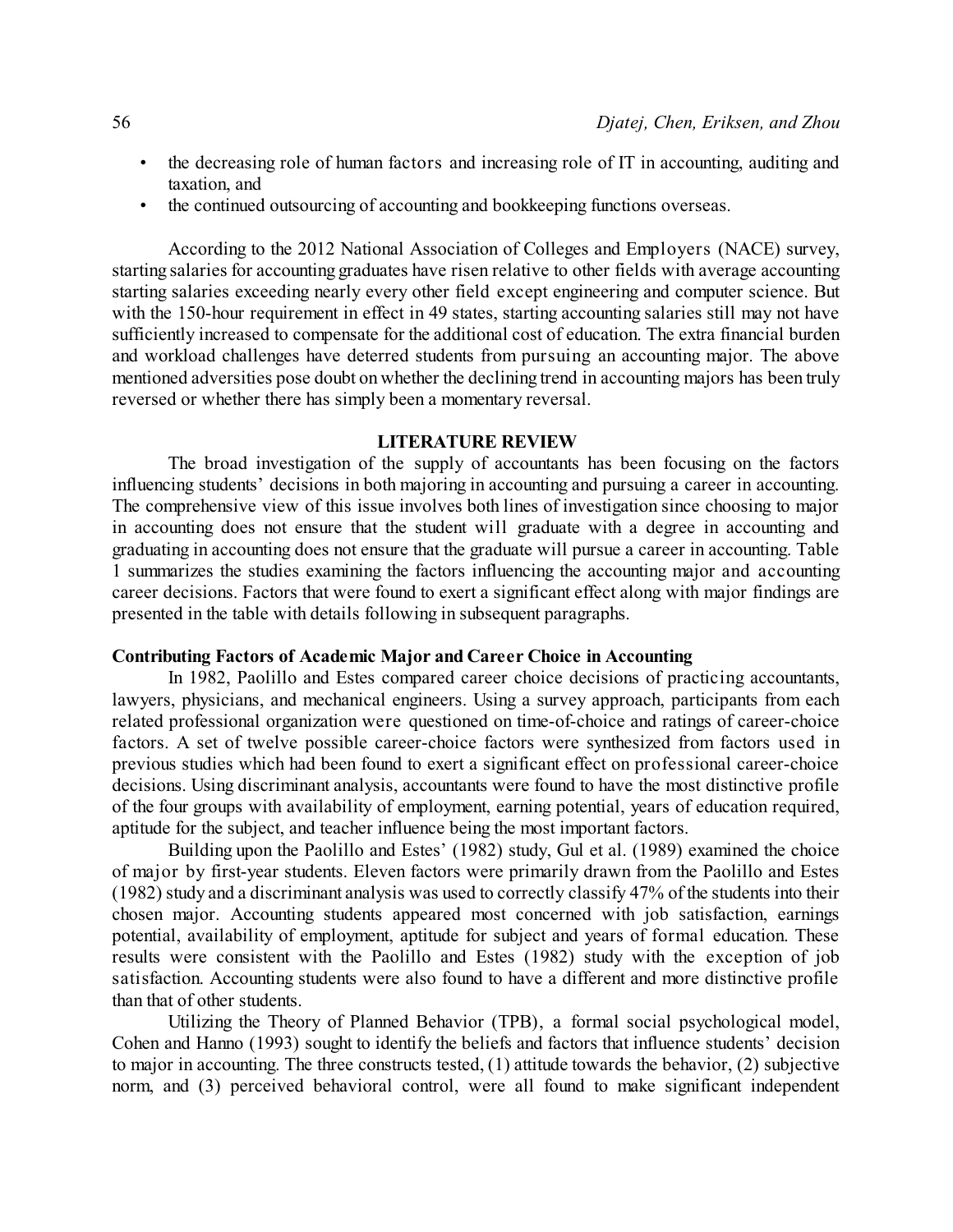# **TABLE 1**

#### **Summary of Contributing Factors of Academic Major and Career Choice in Accounting**

| Study                                                | <b>Contributing Factors</b>                                                                                                |  |  |  |
|------------------------------------------------------|----------------------------------------------------------------------------------------------------------------------------|--|--|--|
| Paolillo and Estes (1982)                            | availability of employment; earning potential; years of<br>education required; aptitude for the subject; teacher influence |  |  |  |
| Gul et al. (1989)                                    | job satisfaction; earnings potential; availability of<br>employment; aptitude for subject; years of formal education       |  |  |  |
| Cohen and Hanno (1993)                               | attitude towards the behavior; subjective norm; perceived<br>behavioral control                                            |  |  |  |
| Felton et al. (1994) (1995)                          | higher benefit/cost ratio                                                                                                  |  |  |  |
| Hermanson et al. (1995)                              | accounting majors - economic factors<br>nonaccounting majors - perceived nature of accounting work                         |  |  |  |
| Allen (2004)                                         | image of accounting profession                                                                                             |  |  |  |
| Smith (2005)                                         | introductory accounting courses                                                                                            |  |  |  |
| Chen et al. (2005) (2008)                            | higher perceived benefit/cost ratio                                                                                        |  |  |  |
| Jackling and Calero (2006)                           | perception of the importance of generic skills; intrinsic<br>interest in the discipline areas; course satisfaction         |  |  |  |
| Tan and Laswad (2006) (2009)                         | personal; referents; control                                                                                               |  |  |  |
| Sugahara et al. (2008)<br>Sugahara and Boland (2009) | intrinsic value; career prospects                                                                                          |  |  |  |
| Jackling and Keneley (2009)                          | behavioral beliefs; normative beliefs                                                                                      |  |  |  |
| Law $(2010)$                                         | intrinsic factors; parental influence                                                                                      |  |  |  |

contributions to predicting a choice of major. In a subsequent study, Hermanson et al. (1995) explored the question of how business students perceive the accounting profession and which of these perceptions are most important in the decision whether to major in accounting. They found that accounting majors chose that major primarily because of economic factors, whereas nonaccounting majors were most influenced by the perceived nature of accounting work.

In examining the impact of extrinsic factors, Allen (2004) utilized the TPB as a framework to investigate whether the image of accounting continues to deter high-quality students from choosing accounting as a major. The study found that while the image of accounting appears to suffer in the presence of the 150-hour requirement, the accounting major is attracting the type of student the profession desires. Smith (2005) also utilized the TPB to investigate the impact of accounting instructors and the impact of the introductory Financial and Managerial courses, and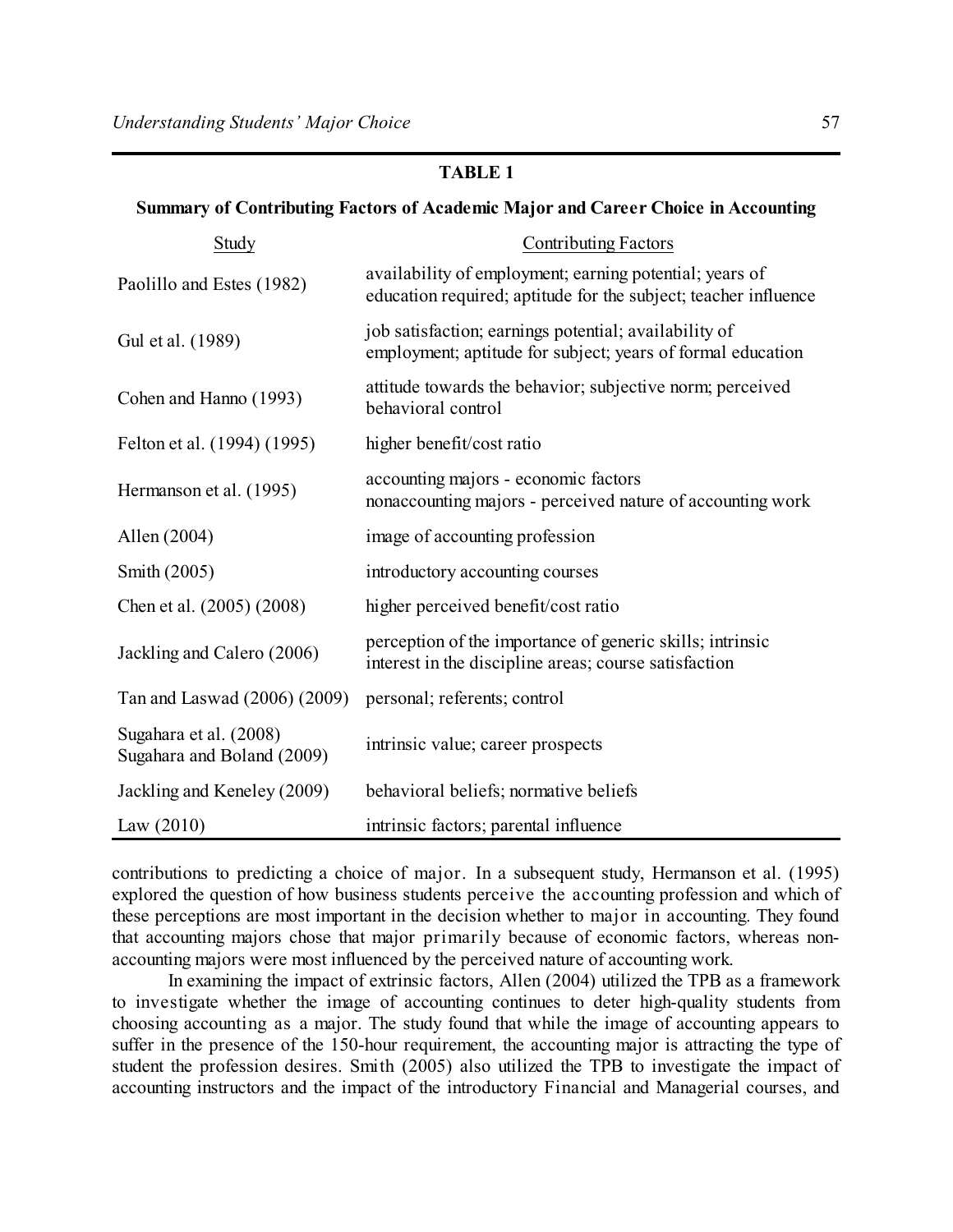found that in the decision to major in accounting the instructor does not have a significant impact, whereas the introductory courses do.

Several studies have expanded the research question concerning the choice to major in accounting to other educational populations. In 2006, Tan and Laswad, following the Cohen and Hanno (1993) and Allen (2004) studies utilizing the TPB, sought to identify and analyze the beliefs that affect the choice to major in accounting in New Zealand. Results confirm that the three constructs (personal, referents, and control) are determinants of students' intention to major in accounting or other business disciplines. Sugahara et al. (2008) explored the influential factors affecting national and international Australian business students' choice of an accounting major, while Sugahara and Boland (2009) explored the major factors influencing Japanese business students' decision to major in accounting. The major influential factors, were intrinsic value and, consistent with prior studies, career prospects. Focusing on the later stage of the academic program, Tan and Laswad (2009) expanded their 2006 study by including a longitudinal analysis of surveying the same students at the beginning and end of their degree programs in New Zealand, again utilizing the TPB. Jackling and Keneley (2009) utilized the Theory of Reasoned Action (TRA), a theoretical framework similar to the TPB utilized by Cohen and Hanno (1993), Allen (2004), and Tan and Laswad (2006). They substantiated that two factors linked to 'behavioral beliefs' and one factor related to 'normative beliefs' in the TRA model influenced Australian business students' choice to major in accounting at a later stage of their academic program.

While prior studies were effective in identifying influential factors, they were largely inconclusive about whether intrinsic factors or extrinsic factors are dominant in accounting career choice. Felton et al. (1994) examined the correlation between the decision to choose a career as a Canadian Charted Accountant and (1) intrinsic rewards, financial remuneration, and job market factors, (2) student's impression of accounting profession, and (3) exposure to high school accounting. Discriminant analysis was used to correctly predict 69 percent of group classification, and the most important variable was the higher benefit/cost ratio to being a chartered accountant. Felton et al. (1995) tested the decision to pursue a career as a Canadian Chartered Accountant using the TRA and their finding supported the TRA model's focus on attitudes and beliefs and suggested the need for further research using the TRA model. Ahmed et al. (1997), in a later study, examined the factors affecting students' career choice to pursue a Chartered Accountant career in New Zeeland. They found intrinsic factors having no significant influence on the students' decision to select an accounting career. Chen et al. (2005) reexamined and extended the Felton et al.'s (1994) study of explanatory factors in the decision to choose a career as a Canadian Chartered Accountant. Consistent with Felton et al. (1994), they found that accounting majors place less importance on intrinsic factors and report a higher benefit/cost ratio of choosing accounting than non-accounting majors. Chen et al. (2008) further expanded on Felton et al. (1994; 1995) by placing the study in a U.S. environment and including non-business students. Consistent with Felton et al. (1994), they found that accounting majors, as opposed to non-accounting majors, place less importance on intrinsic factors and have a significantly higher perceived benefit/cost ratio.

On the contrary, a few studies found the importance of intrinsic factors in career choice. Jackling and Calero (2006) surveyed Australian students about their perceptions of accounting and attributes required of professional accountants in the decision to become qualified accountants. They found that the perception of the importance of generic skills, intrinsic interest in the discipline areas, and course satisfaction were significant in determining intention to pursue a career as an accountant. Law (2010) utilized the TRA to examine factors influencing accounting students' career choices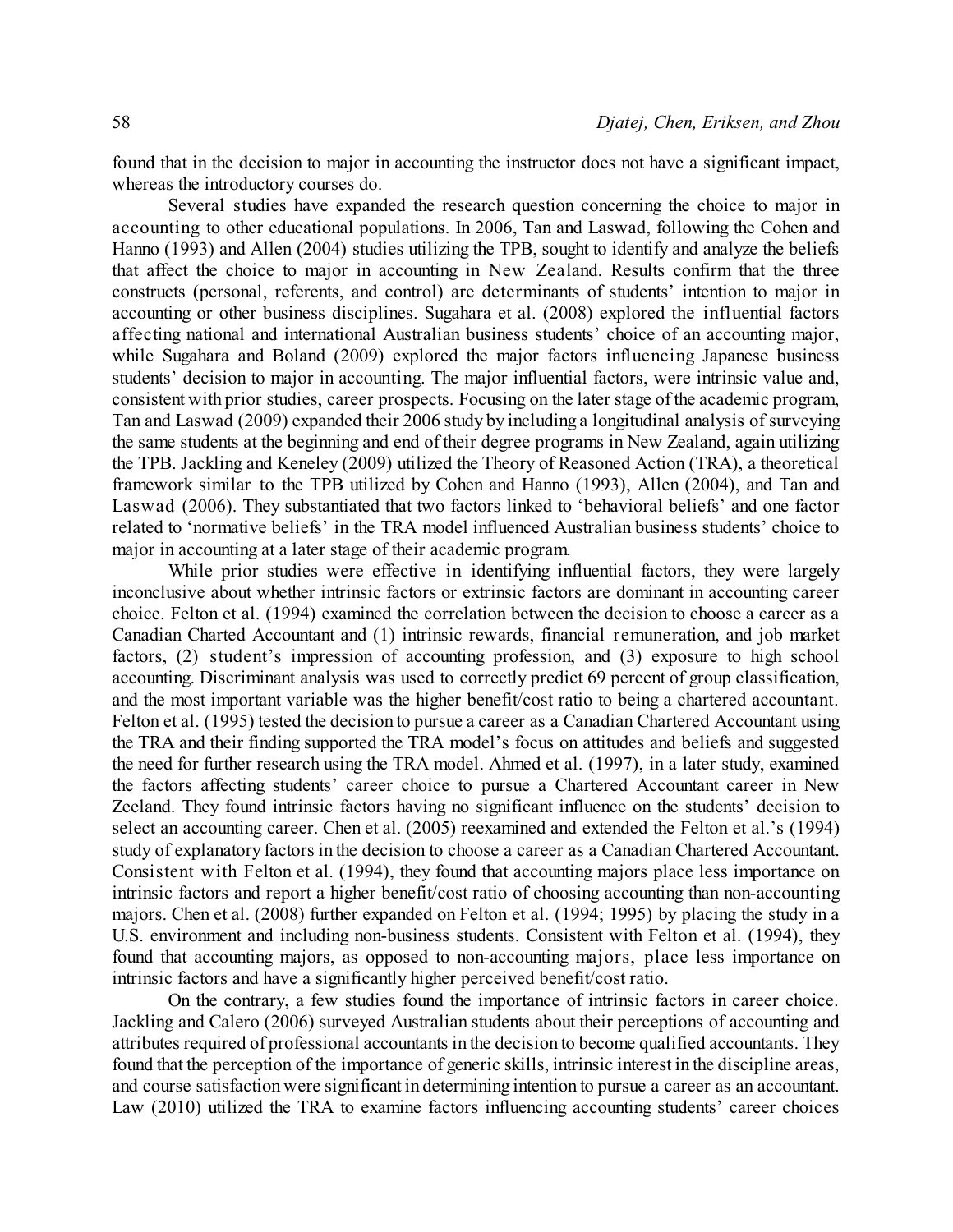post Enron in Hong Kong. The two constructs in the model, "intrinsic factors" and "parental influence" were found to make significant and independent contributions to predicting the career choice of accounting students. This result is inconsistent with prior studies (Felton et al., 1994; Ahmed et al., 1997) in Canada and New Zealand.

Considering the handful of prior research examining the factors influencing the decision to major in accounting as well as the decision to pursue a career in accounting (Paolillo and Estes, 1982; Gul et al., 1989, Felton et al., 1994, Hermanson et al., 1995; Ahmed et al., 1997; Chen et al., 2005; Smith, 2005; Jackling and Calero, 2006; Heiat et al., 2007; Sugahara et al., 2008; Chen et al., 2008; Sugahara and Boland, 2009), it should be noticed that they have gradually moved away from relying on ad hoc surveys, from which results are difficult to generalize due to the lack of a theoretical framework (Felton et al., 1995), to the later studies that utilized theoretical models.

### **RESEARCH MODEL AND HYPOTHESES**

#### **Career Choice Theoretical Models**

There is a vast literature addressing theories drawn on by vocational psychologists and other researchers to investigate academic and career choice including Trait-Factor Theory (Holland, 1987), Career Development Theory (Super and Jordaan, 1973), the Theory of Career Anchors (Schein, 1990), Personality Theories (Fouad, 2007), Expectancy Theory (e.g., Brooks and Betz, 1990), Social LearningTheories (Krumboltz et al., 1976), and Social Cognitive Career Theory (Lent et al., 1994). The Theory of Reasoned Action (TRA) proposed by Ajzen and Fishbein (1980) is a well-developed and widely applied behavioral model focused on personal interest and social influence. The TRAhas beenwidely used to explain individual behavior in human resources (Powell and Goulet, 1996), social psychology (Trafimow and Miller, 1996), as well as technology adoption (Karahanna et al., 1999). Only recently has the TRA been applied to explain occupational intentions (Arnold et al., 2006). Specifically, using the TRA, Arnold et al. (2006) examined interest in the health professions; Vincent et al. (1998) studied women's career behavior; and Trower et al. (1994/1995), Zhang (2007), and Joshi and Kuhn (2011) investigated students' intention to major in information systems.

The TRA provides a general theoretical model for predicting the behavioral intention based on an individual's attitudinal and normative beliefs. It assumes human rationality and employs a structure consistent with economic theories of choice under uncertainty. The TRA also draws its roots in Vroom's (1964) Expectancy Theory – the notion that career choice could be explained by individual's belief that certain career would lead to defined outcomes weighted by his expectation of those outcomes. In general, the TRA has been described as a theoretical model that makes the components of Expectancy Theory operationally explicit (Hackman and Portor, 1968) and allows for the deconstruction of monolithic constructs and as such allows for a granular perspective.

In addition to the TRA, the current research drew from the conceptual framework of the Social Cognitive Career Theory (SCCT) which evolved and extended from Albert Bandura's general Social LearningTheory (SLT). SCCT focuses on three primary cognitive-person variables of career development including self-efficacy, outcome expectations, and personal goals (Lent et al., 2000). In an earlier study, Brown and Lent (1996) suggested that career choices and educational interests are developed from self-efficacy beliefs and expectations, and they stress the essentiality of students' beliefs about their achievement capabilities, the reasons of selecting specific fields, the initial career, faulty self-efficacy, and the ability to enter or succeed in college. In essence, person, environment, and behavior variables mutually influence each other through complex linkages and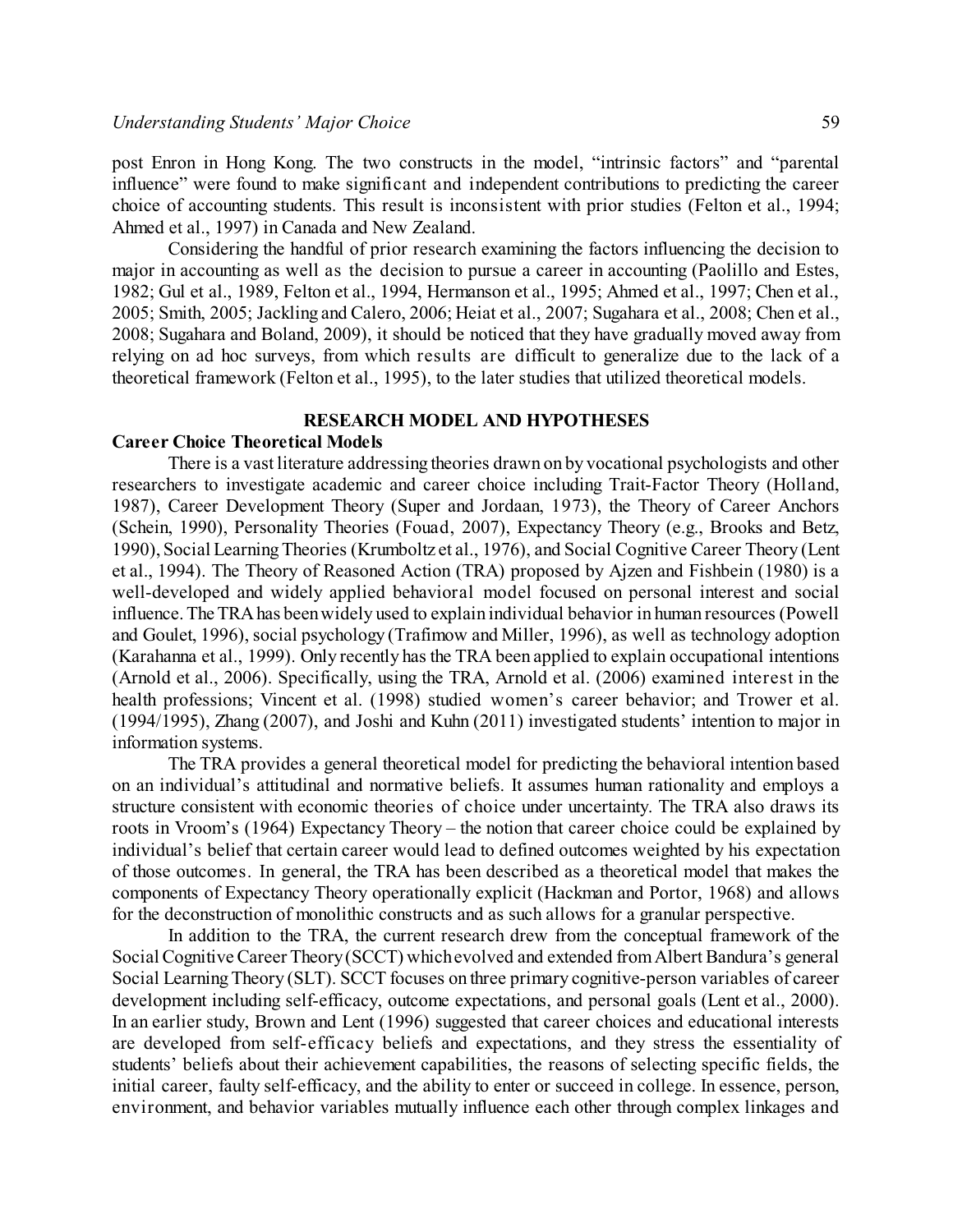Lent et al. (2000) went further and developed a conceptual framework for those individuals who experience occupational choice difficulties. Lent et al. (2007), in a subsequent study, examined the extent that social-cognitive factors are able to predict academic satisfaction. The results of their research support conceptual factors of a social-cognitive model where academic goal progress, selfefficacy, and environmental support individually and collectively predict academic satisfaction among engineering majors.

#### **Proposed Research Model**

The TRA suggests that one's behavioral intention is collectively shaped by his/her attitude and subjective norms. Applying the TRA model, an individual's intention to pursue an accounting major/career is determined by two main components: personal interest (attitude toward accounting) and social influence (perceived subjective norm). Personal interest is formed by one's perception about the accounting profession and one's accounting-related self-efficacy. Social influence, on the other hand, is configured by one's perceptions of significant others' evaluations of accounting as a major/career.<sup>1</sup> Accordingly, we posit a research model for this study which is illustrated in Figure 1 and justified in the following paragraphs.

#### **Accounting-Related Self-Efficacy (H1 & H2)**

Self-efficacy refers to an individual's personal beliefs about his/her ability to successfully perform or accomplish a task. Social psychology literature suggests that one's self-efficacy is the primary determinant of goal setting, activity choice, willingness to expend effort, and persistence (Bandura, 1977). Prior studies have shown that self-efficacy forms an individual's interest/attitude (Guskey, 1988; Busch, 1995) and influences his/her academic and career-related choice and performance (Hackett and Lent, 1992; Sadri and Robertson, 1993). In this study, accounting selfefficacy is defined as an individual's belief that he/she is proficient in skills that are necessary to





<sup>1</sup>The research on career choice using the TRA has shown that subjective norm can be replaced by social influence (Joshi and Kuhn, 2011).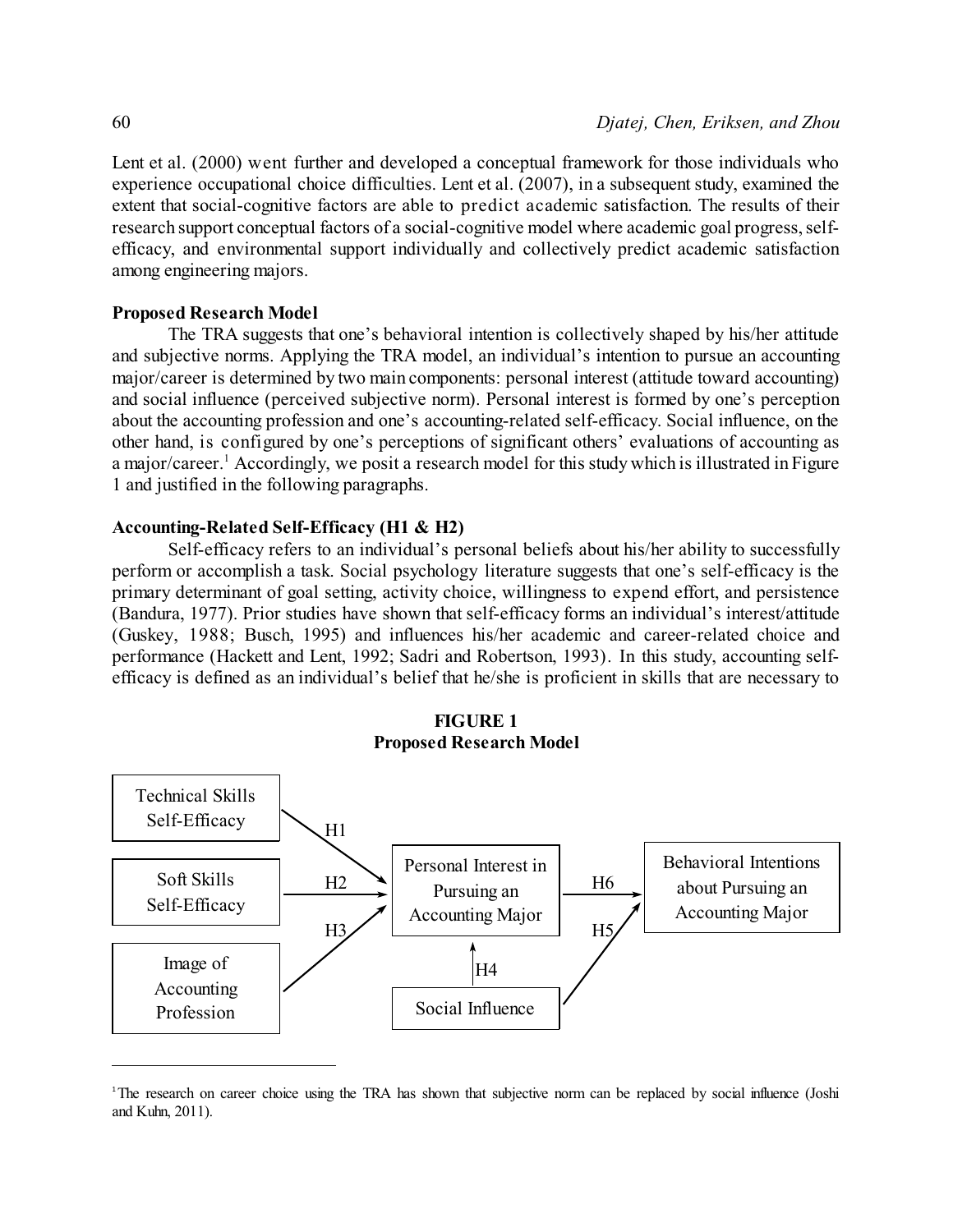become an accounting major. We examine whether a student's personal interest in an accounting major is influenced by his/her efficacy beliefs. Specifically, whether a student with a strong accounting-related self-efficacy perceives few barriers and is more confident in his/her ability to undertake and persist in accounting coursework and, thus, has a favorable attitude and stronger personal interest in an accounting major.

The Board of Examiners of the American Institute of Certified Public Accountants (AICPA) has published a report identifying five critical skills required in today's accounting profession. The five skills, explained further in Illustration 1, are analysis, judgment, written and oral communication, research, and understanding (Anonymous, 2003). In addition to the five skills, teamwork skill is also included in our questionnaire (Matherly and Burney, 2010). We categorize these skills into two groups with analysis, judgment, research, and understanding listed under the group of technical skills and oral communication, written communication, and teamwork listed under the group of soft skills. Since technical skills and soft skills are both critical to the accounting study and career, we examine whether they are associated with a student's personal interest in accounting.

- **H1:** Accounting technical skill self-efficacy is associated with personal interest in accounting.
- **H2:** Accounting softskill self-efficacy is associated with personal interest in accounting.

#### **Image of the Accounting Profession (H3)**

The image of accounting as desk-bound boring bean-counting work makes the profession unattractive to business students (Malthus and Fowler, 2009). The stereotype of accounting professionals as geeky or antisocial has often been a factor suppressing students' interest in accounting careers (Allen, 2004). Hence accounting careers, despite having greater variety and social interaction, are often misperceived, and this misperception can contribute to students' less positive attitude toward accounting careers (Francisco et al., 2003). We, therefore, posit that the inaccurate negative stereotypes associated with the accounting careers may negatively affect one's attitudes and personal interest in accounting careers.

**H3:** A negative image of accounting professionals is negatively associated with personal interest in accounting.

#### **Social Influence (H4 & H5)**

One of the essential contributions that the TRA model offers is the inclusion of social environment as a factor in an individual's career decision making. The TRA recognizes that individuals are influenced by the beliefs of people whom they consider important. Social influence is influence that an individual attributes to relevant others (salient referents) about preferred behavior. Social influence plays a critical role in determining behaviors in a wide variety of domains, including career choice (Vallerand et al., 1992). In a recent TRA-based study of attraction to health careers, Arnold et al. (2006) found that beliefs about relevant others' attitudes had strong impacts on one's vocational interest and career choice. Given that college students often lack a wellinformed conception about accounting careers, their views and career decision can be prominently influenced by the people who are important to them.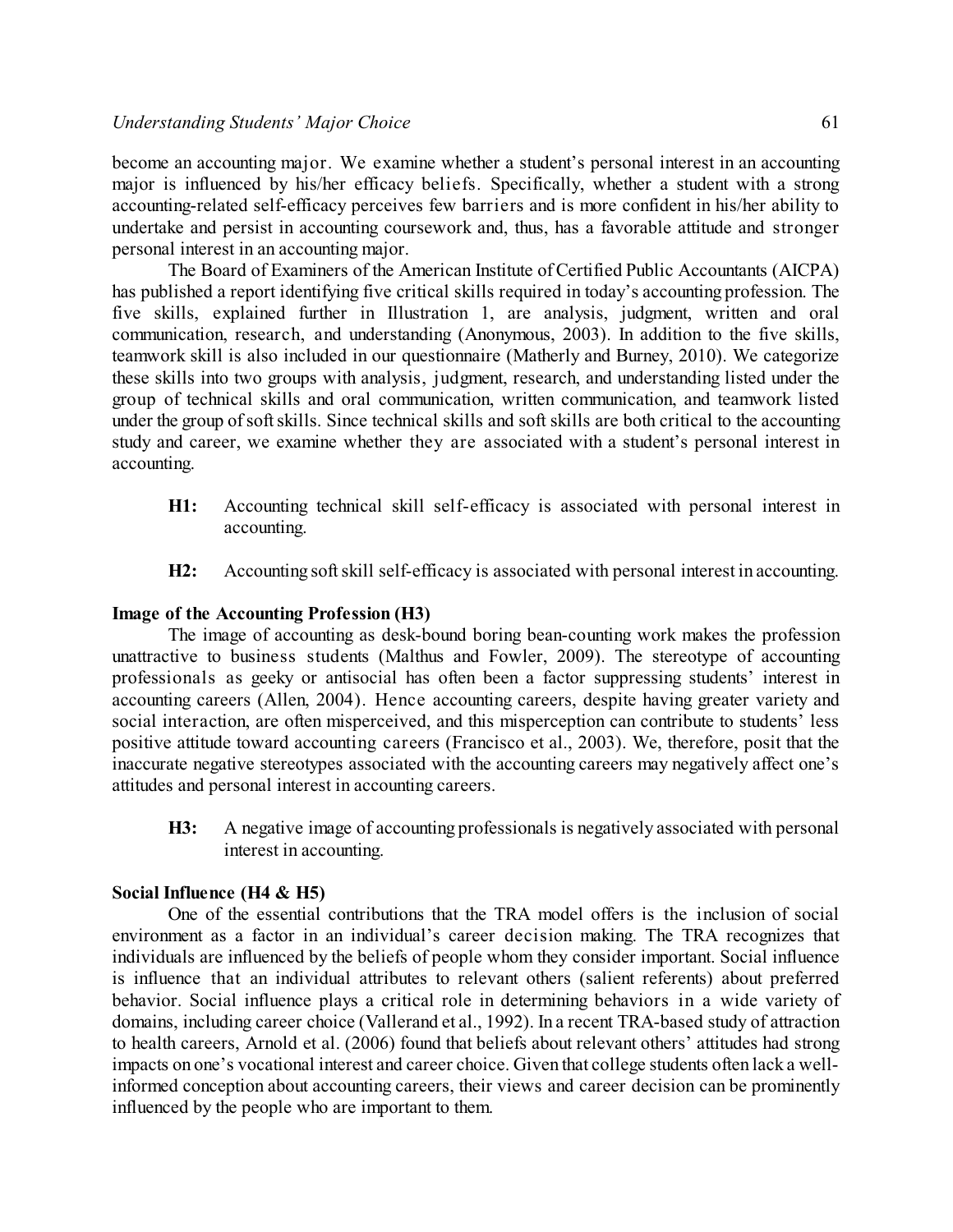# **ILLUSTRATION 1**

#### **Critical Skills Required in Today's Accounting Profession**

| Analysis Skills                               | The accounting profession expects strength in identifying issues,<br>classifying transactions, categorizing topics, and understanding<br>information relevancy. Accountants are to recognize business-related<br>issues and their relevance to evaluating an entity's financial<br>condition.                                    |  |  |  |  |
|-----------------------------------------------|----------------------------------------------------------------------------------------------------------------------------------------------------------------------------------------------------------------------------------------------------------------------------------------------------------------------------------|--|--|--|--|
| Judgment Skills                               | With solid judgment skills, accountants perform better in evaluating<br>options for decision-making and reaching conclusions. Among other<br>things, accountants are expected to use professional judgment in<br>addressing, analyzing, and resolving issues in the conduct of an<br>engagement.                                 |  |  |  |  |
| <b>Communication Skills</b>                   | Accountants are required to have the ability to effectively elicit<br>and/or express information through written or oral means.<br>Specifically, accountants must know how to correspond persuasively<br>with clients, design business plans, and compose effective letters to<br>attract and retain new clients.                |  |  |  |  |
| <b>Research Skills</b>                        | Research skills refer to the ability to locate and extract relevant<br>information from available resource materials. Research skills are<br>critical for accountants to read professional literature, identify<br>relevant information, and use technology to research effectively.                                             |  |  |  |  |
| <b>Understanding Skills</b>                   | It is necessary for the accounting professionals to have the ability to<br>recognize and comprehend the meaning and application of a<br>particular matter. This entails evaluating, processing and analyzing<br>data as well as identifying financial and accounting reporting<br>methods and selecting those that are suitable. |  |  |  |  |
| $Source: The AICDA Core Components Framework$ |                                                                                                                                                                                                                                                                                                                                  |  |  |  |  |

Source: The AICPA Core Competency Framework

- **H4:** Relevant others' beliefs are positively associated with personal interest in pursuing accounting as a major.
- **H5:** Relevant others' beliefs are positively associated with intent to pursue accounting as a major.

# **Personal Interest and Behavioral Intention (H6)**

Personal interest, in this study, refers to an individual's overall view and attitudes about an accounting major. In general, a higher personal interest and more positive attitude toward accounting is expected to be associated with a greater intention to pursue an accounting major, though the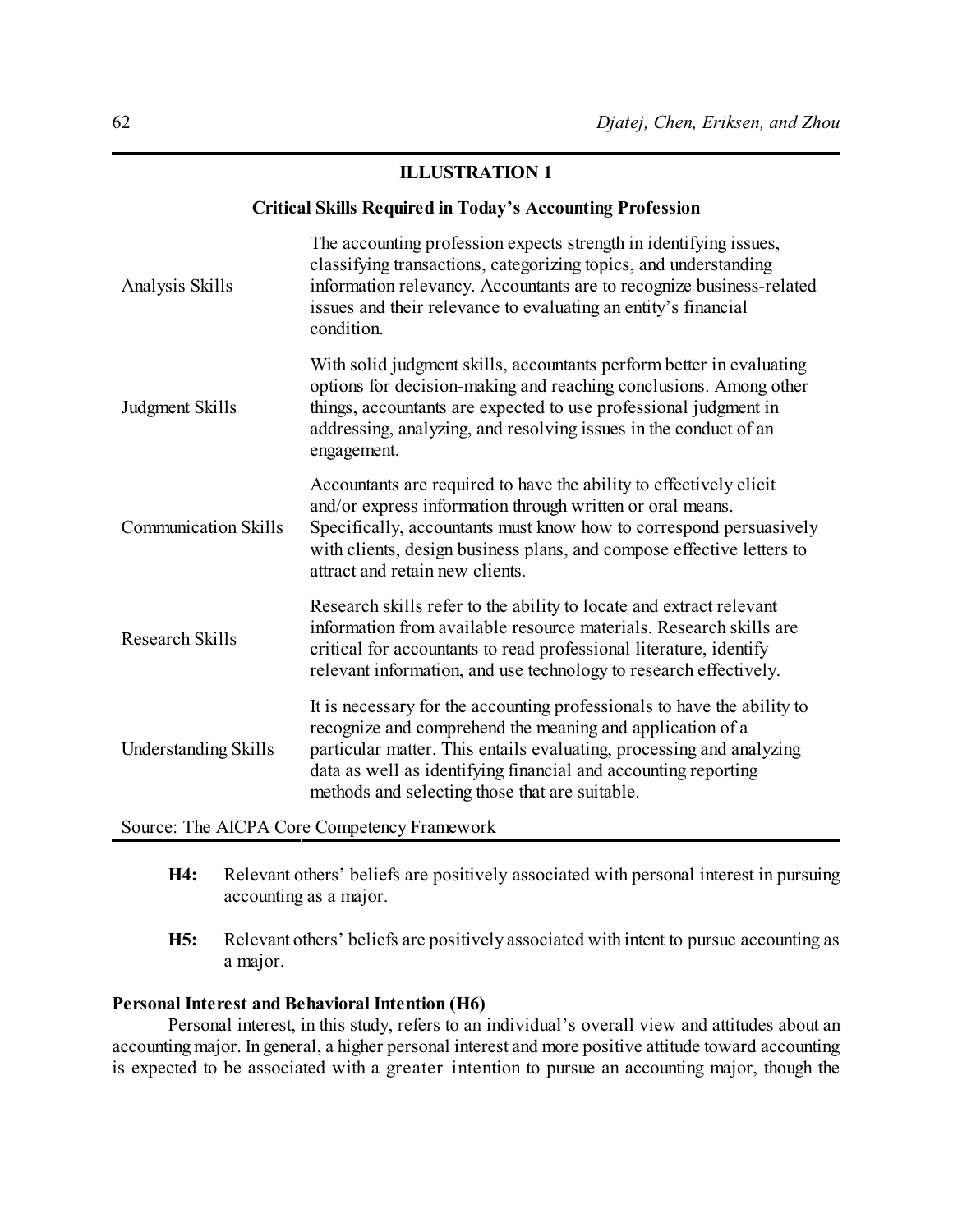positive correlationmay not be perfect and can be affected by other factors such as competing fields of study.

**H6:** Personal interest in accounting is positively associated with intent to pursue accounting as a major.

#### **RESEARCH METHOD**

This study utilized a survey-based methodology to test the proposed research model. Based on the instruments presented in the literature (e.g., Joshi and Kuhn, 2011), we developed a survey questionnaire (shown in the appendix) to capture each of the constructs identified in our model. The questionnaire utilized a seven-point, Likert-type scale ranged from 1="strongly disagree" to 7="strongly agree."

A total of 1,207 useable responses were collected from undergraduate students who participated in this study. They were sophomore business students registered in the introductory accounting courses offered by three regional comprehensive universities in the U.S. across a threequarter/two-semester period. At the end of each quarter/semester, instructors who were not the coauthors of this paper distributed the questionnaire in a paper format to all students in attendance. To avoid multiple observations from cross quarter/semester students, we included a control question at the end of the survey, "Have you taken the same survey from a previous course?" and eliminated the repeating ones.

Partial Least Squares (PLS), more specifically SmartPLS version2 (Ringle et al., 2010), was used for the data analysis. Table 2 reports statistics for the constructs. It should be noticed that all individual item loadings exceed the 0.7 level and the Cronbach's Alpha and composite reliability are above the recommended 0.7 level (Gefen et al., 2000). Moreover, the Average Variance Extracted (AVE) measures are all greater than the square of the correlations among the constructs. Taken as a whole, these results suggest discriminant validity, convergent validity, and the reliability of the scales.

The factor loadings are shown in Table 3 and the correlation matrix for constructs is presented in Table 4. The standardized item loadings should be at least 0.707 with no measurement item loading more highly on other constructs than the construct it intends to measure (Lee and Kozar, 2008). The factor loadings in Table 3 show that all items have high loadings on their own constructs and no items loaded higher on those constructs that were not intended to measure.

| <b>TABLE 2</b>                                    |                      |                       |                                |                          |       |  |  |
|---------------------------------------------------|----------------------|-----------------------|--------------------------------|--------------------------|-------|--|--|
| <b>Reliability and Validity of the Constructs</b> |                      |                       |                                |                          |       |  |  |
|                                                   | No. of<br>Indicators | Item Loading<br>Range | Cronbach's<br>Alpha $(\alpha)$ | Composite<br>Reliability | AVE   |  |  |
| Technical skill self-<br>efficacy                 | 4                    | $0.856 - 0.884$       | 0.892                          | 0.925                    | 0.755 |  |  |
| Soft skill self-efficacy                          | 3                    | $0.823 - 0.855$       | 0.799                          | 0.882                    | 0.713 |  |  |
| Image                                             | 5                    | $0.820 - 0.932$       | 0.928                          | 0.946                    | 0.779 |  |  |
| Social influence                                  | 4                    | $0.820 - 0.919$       | 0.902                          | 0.932                    | 0.773 |  |  |
| Personal interest                                 | 2                    | $0.969 - 0.969$       | 0.934                          | 0.968                    | 0.939 |  |  |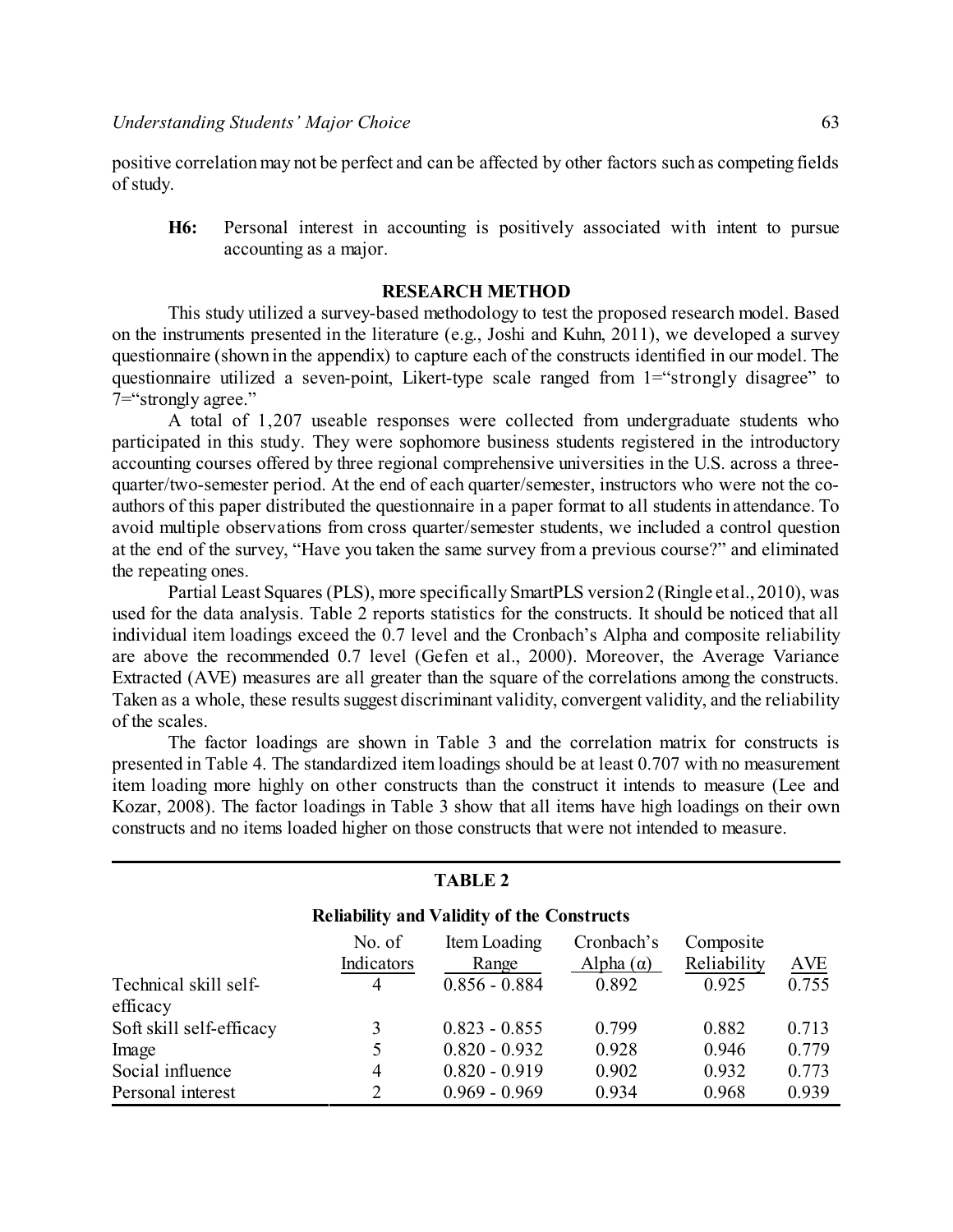# **TABLE 3**

# **Factor Loadings**

|                  |          |          |           |             | Soft Skill | Technical      |
|------------------|----------|----------|-----------|-------------|------------|----------------|
|                  |          |          |           | Social-     | Efficacy   | Skill Efficacy |
|                  | Interest | Image    | Intention | Belief (SB) | (SSE)      | (TSE)          |
| Interest 1       | 0.969    | $-0.133$ | 0.760     | 0.668       | 0.118      | 0.259          |
| Interest 2       | 0.969    | $-0.152$ | 0.783     | 0.648       | 0.127      | 0.261          |
| Image 1          | $-0.115$ | 0.820    | $-0.063$  | $-0.011$    | 0.114      | 0.100          |
| Image 2          | $-0.126$ | 0.890    | $-0.060$  | $-0.002$    | 0.080      | 0.091          |
| Image 3          | $-0.149$ | 0.932    | $-0.072$  | $-0.027$    | 0.028      | 0.023          |
| Image 4          | $-0.127$ | 0.910    | $-0.049$  | $-0.030$    | 0.037      | 0.036          |
| Image 5          | $-0.128$ | 0.856    | $-0.055$  | $-0.026$    | 0.006      | 0.020          |
| Intention        | 0.797    | $-0.068$ | 1.000     | 0.648       | 0.066      | 0.194          |
| SB <sub>1</sub>  | 0.643    | $-0.056$ | 0.606     | 0.916       | 0.128      | 0.222          |
| SB <sub>2</sub>  | 0.654    | $-0.044$ | 0.621     | 0.919       | 0.121      | 0.210          |
| SB <sub>3</sub>  | 0.555    | 0.022    | 0.499     | 0.859       | 0.157      | 0.236          |
| SB4              | 0.525    | 0.011    | 0.541     | 0.820       | 0.124      | 0.164          |
| SSE1             | 0.098    | 0.043    | 0.042     | 0.101       | 0.854      | 0.517          |
| SSE <sub>2</sub> | 0.110    | 0.050    | 0.065     | 0.145       | 0.823      | 0.513          |
| SSE3             | 0.112    | 0.052    | 0.058     | 0.129       | 0.855      | 0.620          |
| TSE1             | 0.256    | 0.061    | 0.188     | 0.246       | 0.591      | 0.861          |
| TSE <sub>2</sub> | 0.215    | 0.060    | 0.164     | 0.179       | 0.598      | 0.884          |
| TSE3             | 0.230    | 0.042    | 0.159     | 0.196       | 0.544      | 0.874          |
| TSE4             | 0.228    | 0.040    | 0.158     | 0.194       | 0.537      | 0.856          |

# **TABLE 4**

# **Correlation Matrix for Model Variables**

|                          | Interest | Image    | Intention | Social-<br><b>Belief</b> | Soft Skill<br>Efficacy | Technical<br>Skill Efficacy |
|--------------------------|----------|----------|-----------|--------------------------|------------------------|-----------------------------|
| Interest                 | 1.000    |          |           |                          |                        |                             |
| Image                    | $-0.147$ | 1.000    |           |                          |                        |                             |
| Intention                | 0.797    | $-0.068$ | 1.000     |                          |                        |                             |
| Social-Belief            | 0.679    | $-0.023$ | 0.648     | 1.000                    |                        |                             |
| Soft Skill Efficacy      | 0.127    | 0.058    | 0.066     | 0.150                    | 1.000                  |                             |
| Technical Skill Efficacy | 0.269    | 0.059    | 0.194     | 0.237                    | 0.654                  | 1.000                       |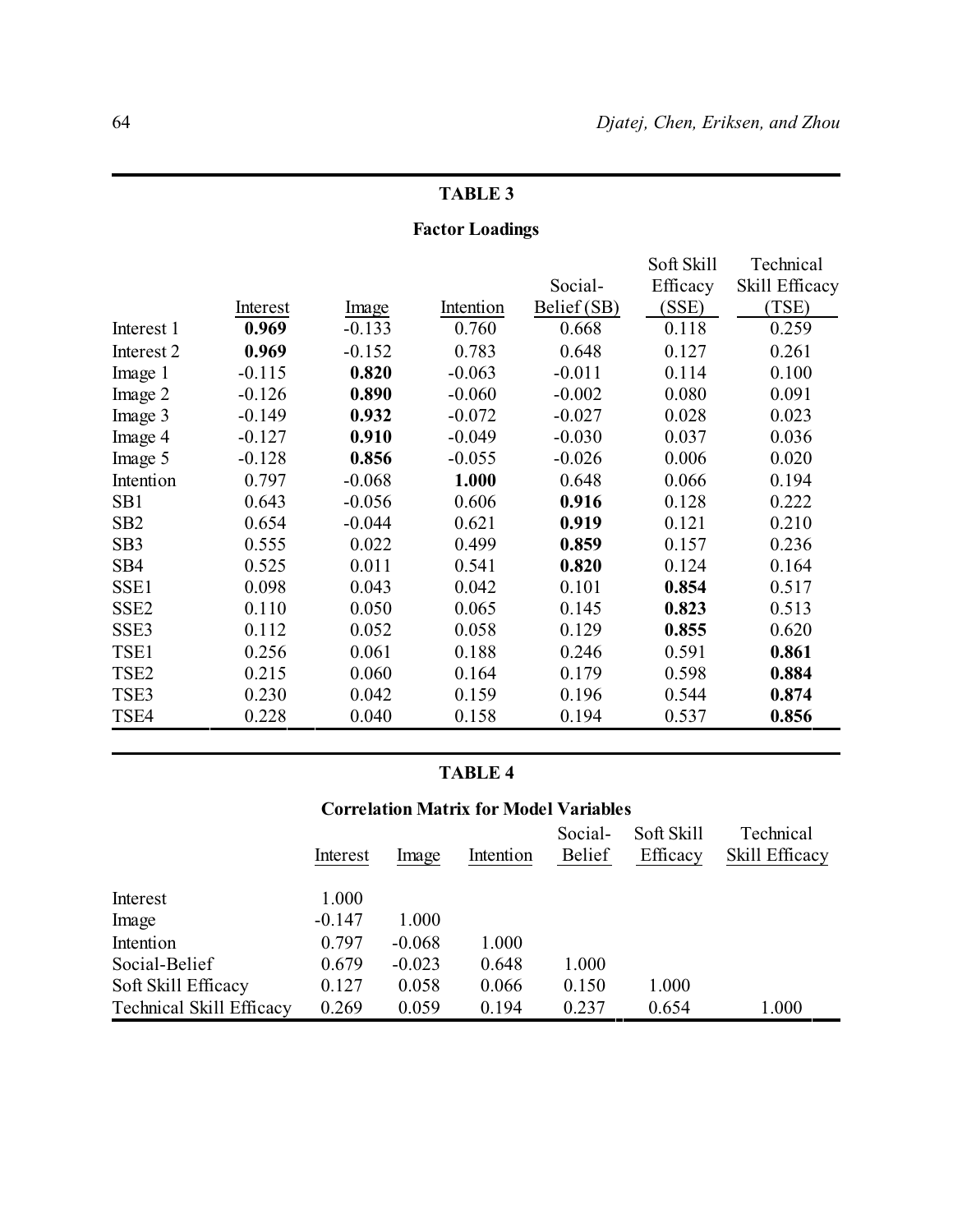# **FIGURE 2 Structural Model Results**



#### **RESULTS**

The model fit analysis is presented in Figure 2 and the Goodness of Fit (GoF) is calculated at 0.69. The significance of the path coefficients is examined by analyzing the t-values of the parameters obtained using the Bootstrap resampling method.

The R-square results indicate that the model explains a sizeable proportion of the variance in attitude toward pursuing an accounting degree (49.7%) and behavioral intentions about pursuing an accounting major (65.6%). All hypotheses, except H2, were supported. Specifically, we find support for H1 (path coefficient  $=$  173, significant at  $\leq$  001) that students' technical skill selfefficacy has a positive effect on the personal interest in pursuing accounting as a major. We, however, do not find evidence to support H2 that soft skill self-efficacy has an effect on the personal interest in pursuing accounting as major. With regard to H3, our findings support (path coefficient =-.138, significant at <.001) that a negative image of accounting profession is negatively associated with personal interest in an accounting major. Concerning H4 and H5, we find resounding evidence that social influence positively affect personal interest in accounting (path coefficient  $=0.647$ , significant at <.001), and positively affect behavioral intentions about pursuing accounting as major (path coefficient =.198, significant at <.001), as a result, both H4 and H5 are supported. Last of all, a student's personal interest in accounting as major has a positive effect on his/her behavioral intention about pursuing accounting as major, which supports H6 (path coefficient =.662, significant at  $\leq 0.001$ ).

#### **DISCUSSION AND CONCLUSION**

Overall, our results show that when choosing to major in accounting, students are collectively motivated by accounting-related technical skill self-efficacy, the perceived image of accounting profession, and social influence (normative beliefs). More specifically, students who have high confidence in their accounting-related technical ability, who perceive the accounting profession positively, and who receive encouragement by significant others are more likely to choose accounting as their major.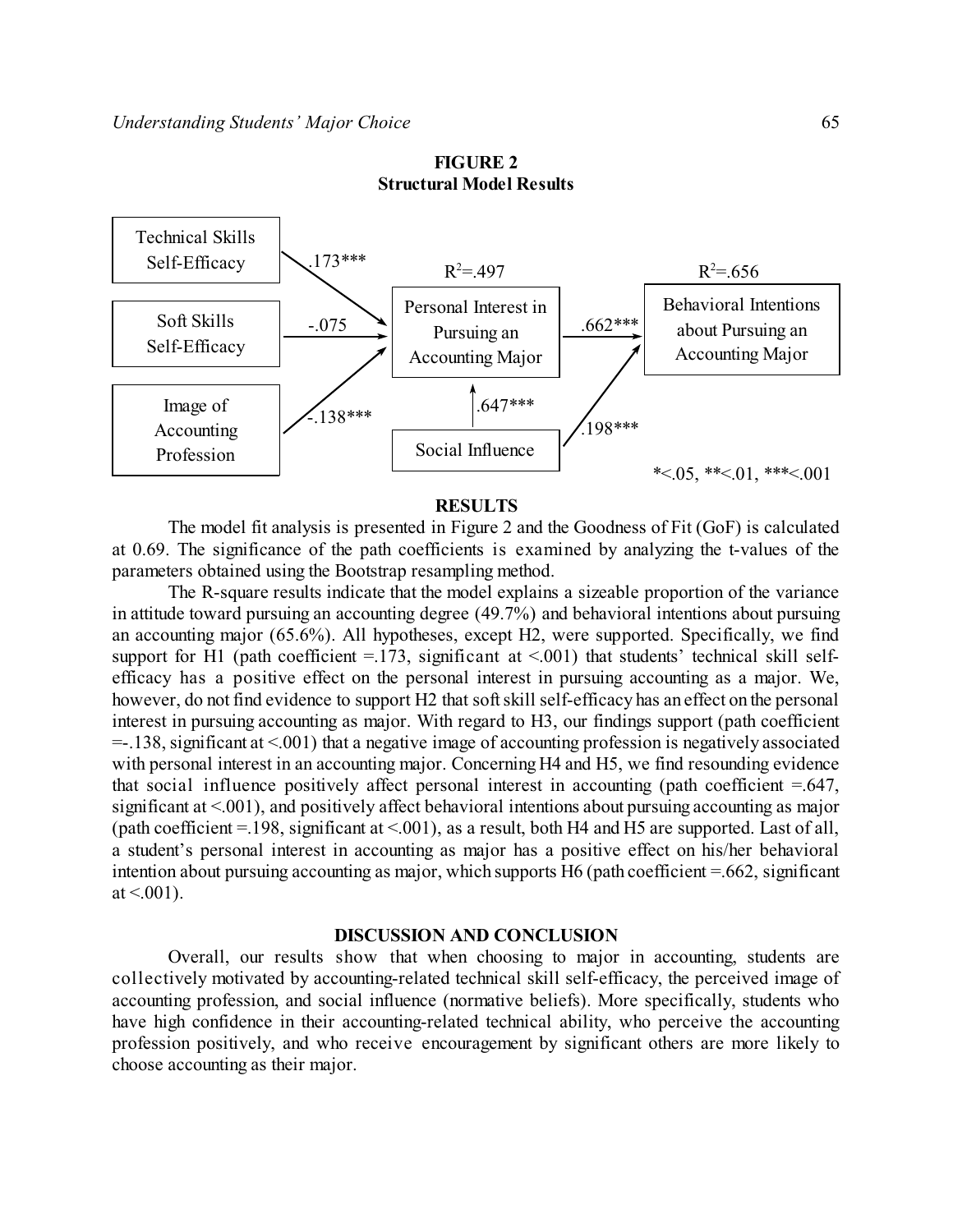#### **Implications of Major Findings**

Among the many accounting-related skills tested, we find evidence that technical skill selfefficacy is positively associated with the attitude toward an accounting major. Soft skill selfefficacy, on the other hand, does not positively affect the attitude toward accounting. This result is possibly attributable to the stereotyped image of accounting as desk-bound boring bean-counting work, and soft skills such as communication and teamwork skills are not considered essential attributes of an accounting major. Therefore, students who are confident in their soft skills do not consider that their soft skills can contribute to the success of accounting studies, and, consequently, do not develop a favorable attitude toward the major. Responding to the findings discussed above, accounting programs are urged to take two actions. First, they can actively identify and recruit students with high technical skill self-efficacy who are expected to have a more positive attitude toward the accounting major. Secondly, accounting programs can stress the importance of communication and teamwork skills in the success of an accounting major as well as an accounting professional. They should attempt to counter the misconception of those students with superior soft skill self-efficacy that soft skills do not contribute to success in accounting. As a matter of fact, a wealth of recent research has demonstrated how significant communication, interpersonal, and teamwork skills are to the accounting profession (e.g., Anonymous, 2003; Kavanagh and Drennan, 2008; Malthus and Fowler, 2009), which can comprehensively debunk the outdated image of accountant as bean counter.

Our results also suggest that the perceived image of the accounting profession significantly affects students' decision to major in accounting. A negative stereotype of accounting professionals deters students from majoring in accounting, and the hypothesis that a negative image of accounting professionals is negatively associated with personal interest in accounting is sustained. As a moving target, the image of the accounting profession can be significantly impaired from every outbreak of an accounting scandal. The result of the current study presses the accounting profession to not only correct its stereotyped image engraved in the general public and negative image that resulted from prior scandals, but also actively proclaim and promote the positive image of the profession as dynamic, interactive, lively, sociable, and trustworthy. This positive image will enhance the profession's ability to secure the supply of qualified accounting students and professional accountants.

With reference to social influence, our results show that relevant others' attitudes influence students' personal interest and major choice in accounting. Students who receive more positive encouragement from relevant others have a higher regard for accounting and, thus, are more likely to choose accounting as their major. Results of this study provide evidence that relevant others' beliefs are positively associated with one's attitude toward accounting as a major as well as one's intention to pursue accounting as a major.

Last but not least, our results indicate that attitude toward accounting is a crucial determinant of intention to major in accounting; in other words, attitude is a strong predictor of behavioral intention. In light of this conclusion, accounting programs and the accounting profession, in order to better attract best and brightest students, should focus on changing students' attitude toward accounting by implementing curriculum and activities that will help create a more positive attitude and perception. Precisely, Amer et al. (2010) suggested utilizing accounting career panels as a cocurricular student activity to increase students' awareness of the accounting profession and accounting major. Smith (2005) prompted revamping introductory managerial and financial accounting courses which have significant impact on students' decision to major in accounting.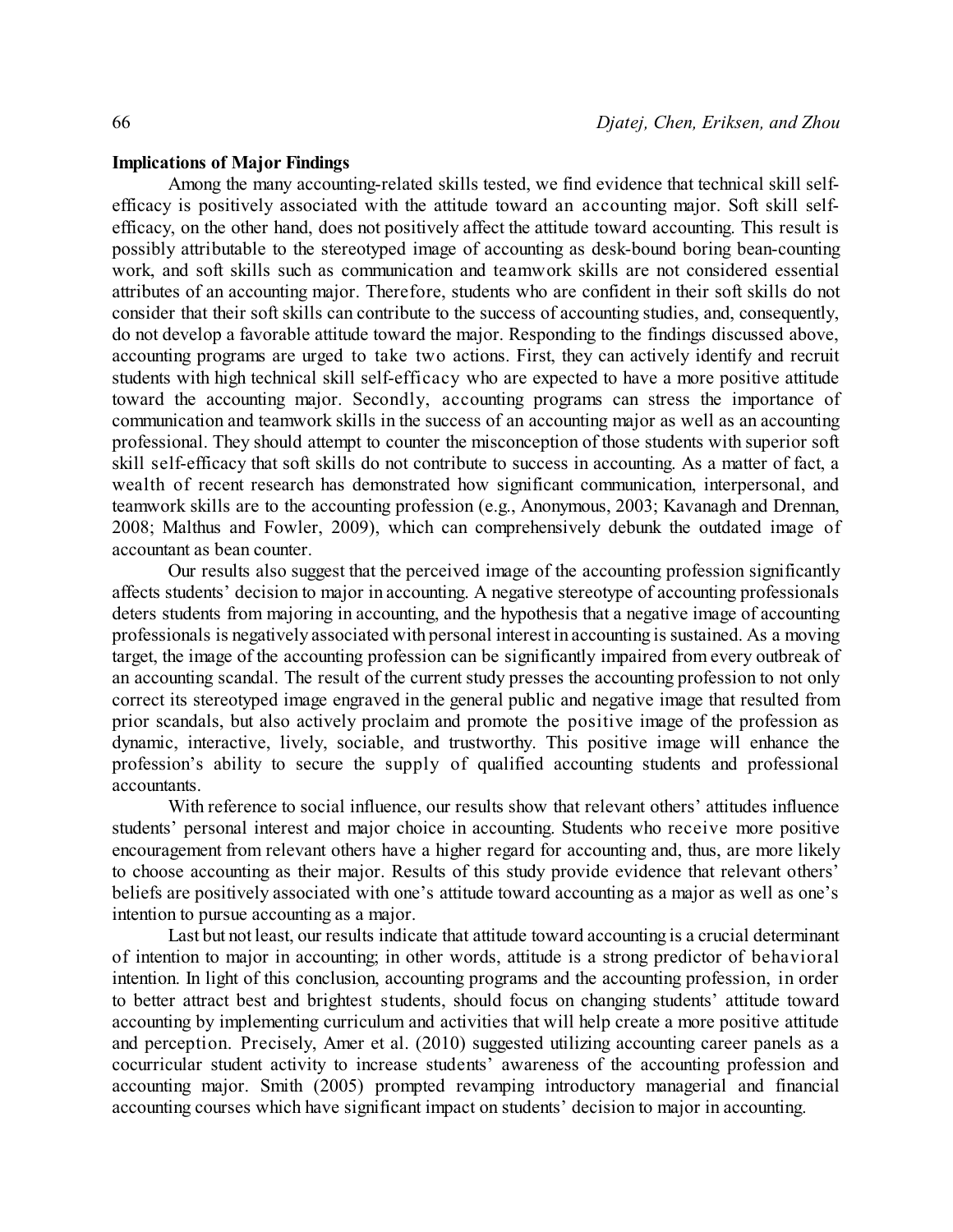#### **Contributions and Limitations**

When explaining behavior, much attention is paid to personal interest (attitudes) and social influence (subjective norms) with the expectation that self-efficacy expectations will significantly increase the prediction of behavioral intentions. In this study, the self-efficacy concept from Bandura's Social Learning Theory has been integrated with the two factors (personal interest and social influence) of the Fishbein-Ajzen's Theory of Reasoned Action to explain behavioral intentions. Results of structural equation modeling (SEM) support the hypotheses that personal interest and social influence are significant predictors of behavior intentions, and self-efficacy expectations add significantly to the prediction of personal interest. Self-efficacy has also a direct effect on behavior, after controlling for intention. This study supports the results of Ajzen and Madden (1986) who indicated that perceived behavioral expectations increased the predictions of behavioral intentions.

Sugahara et al.'s (2010) study identified whether a student's choice of a major in accounting develops self-efficacy of his/her generic skills. Their findings indicated that accounting programs produce a limited impact on improving students' self-efficacy in relation to what is required in today's accounting profession. An improvement is found in one's self-efficacy of analytical skills only. While it is uncertain and presents an opportunity for future research in terms of how much selfefficacy can be developed via the training of accounting curriculum and program, recruiting potential accountingmajors possessing essential self-efficacy required by the accounting profession is definitely practical and achievable. This study provides evidence that a student's accounting related technical self-efficacy positively affects his/her attitude toward accounting as an academic major and career. Such a positive attitude can lead to stronger behavior intention to pursue an accounting major and career.

Overall, this study contributes to the accounting and career choice literatures by developing anintegrated accounting-specific career choice model that has proven predictive capacity. Using this model and the knowledge gained from this study, accounting educators can better focus their recruiting efforts to the target group of potential accounting majors. The introductory accounting courses can also be adapted to improve the accounting self-efficacies that would positively influence students' interest in an accounting major (Manganaris and Spathis, 2012). Both accounting programs and the accounting profession would significantly benefit by taking steps to address the negative misconception students have regarding the nature of accounting work, specifically the misconception that accounting is only technical bean counting work with minimal social interaction in which soft skills including communication and teamwork are not important, much less essential attributes (Amer et al., 2010).

This study is subject to a limitation inherited from the TRA. Meyer (1982) pointed out that the outcome-evaluation interaction assessed by the TRA does not capture the opportunity costs of a decision. Similarly Verhallen and Pieters (1984) suggested that explanations of behavior should consider the costs as well as the benefits of the behavior. Although a few studies have used the TRA to examine career intention questions, much remains to be done in developing discipline-based specialized career choice models. Future research should find ample opportunities examining the costs and benefits correlated with assorted behavior in career choices. Moreover, future researchcan extend from the current study by examining associations among accounting self-efficacies, interest in accounting major, and learning outcomes among intermediate accounting students, the largest fallout in the accounting program.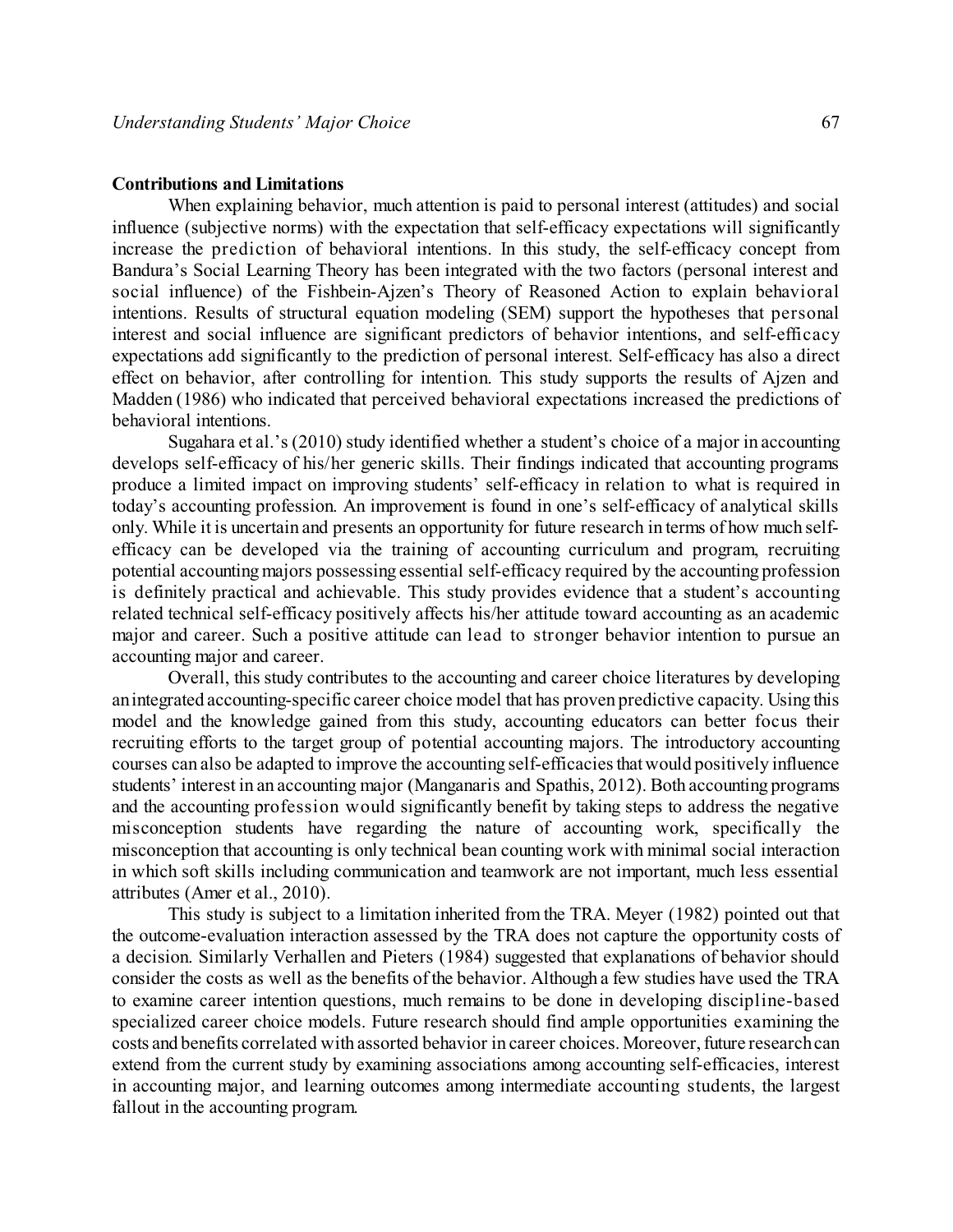# **APPENDIX: QUESTIONNAIRE MEASUREMENT**

### **I. ACCOUNTING SELF-EFFICACY (SKILLS AND ABILITIES)**

(scale is 1 to 7, 1=strongly disagree, 7=strongly agree)

#### Soft Skills Efficacy:

I am usually able to communicate effectively with people I don't know very well.

I am usually able to effectively elicit and/or express information through professional writing. I am good at performing, coordinating, and managing teamwork.

Technical Skills Efficacy:

I am good at analyzing and solving business-related problems.

I am good at evaluating options for decision-making and reaching conclusions.

I am usually able to locate and extract relevant information from available resource materials. I am usually able to recognize and comprehend the meaning and application of a particular matter.

# **II. IMAGE OF ACCOUNTING PROFESSIONALS**

Most people working in Accounting... (scale is 1 to 7, 1 = strongly disagree, 7 = strongly agree)

Are "geeky" and "nerdy" Are not outgoing Are boring to be around Lack social skills Are not cool

**III. SOCIAL INFLUENCE** (scale: 1=strongly disagree, 7=strongly agree, 0=not applicable)

My close friends would think I should major in Accounting.

My family would think that I should major in Accounting.

My teacher would think that I should major in Accounting.

My significant-other would think that I should major in Accounting.

# **IV. PERSONAL INTEREST**

For me to major in Accounting would be a: (scale is 1-7, 1=bad idea, 7=good idea) For me to major in Accounting would be: (scale is 1-7, 1=unpleasant, 7=pleasant)

# **V. INTENTION**

Assuming I satisfy the requirements to major in Accounting, I intend/plan to major in Accounting. (scale is 1-7, 1=unlikely, 7=likely)

#### **REFERENCES**

- Ahmed, K., L. Alam, and M. Alam. 1997. An Empirical Study of Factors Affecting Accounting Students' Career Choice inNew Zealand. *Accounting Education: An International Journal* (Vol. 6, No. 4) 325-335.
- AICPA Core Competency Framework, [http://www.aicpa.org/interestareas/accountingeducation/](http://www.aicpa.org/interestareas/accountingeducation/resources/pages/corecompetency.aspx) [resources/pages/corecompetency.aspx](http://www.aicpa.org/interestareas/accountingeducation/resources/pages/corecompetency.aspx).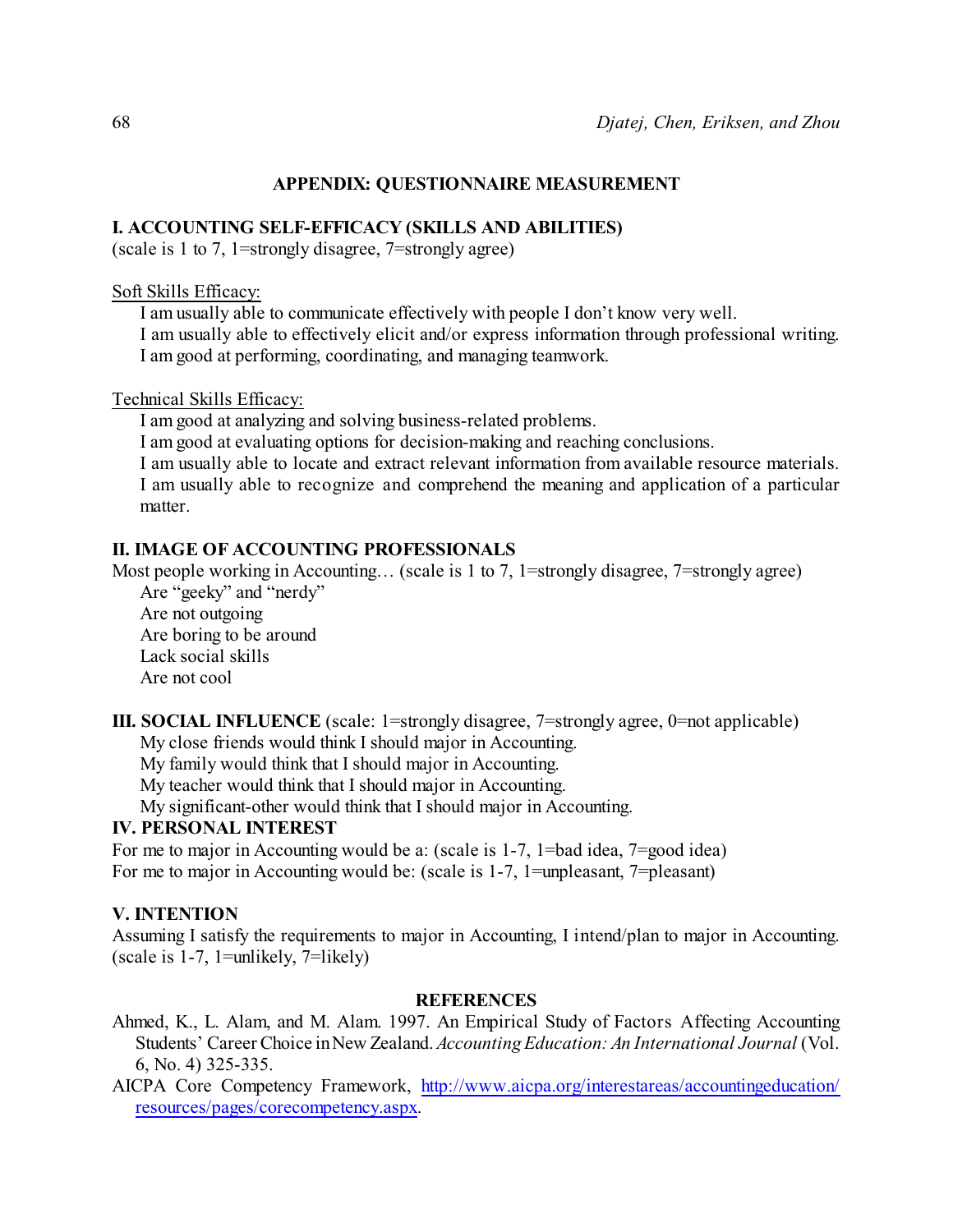- AICPA. 2013, Trends in the Supply of Accounting Graduates and The Demand for Public Accounting Recruits, [http://www.aicpa.org/InterestAreas/AccountingEducation/NewsAnd](http://www.aicpa.org/InterestAreas/AccountingEducation/NewsAndPublications/DownloadableDocuments/2013-TrendsReport.PDF) [Publications/DownloadableDocuments/2013-TrendsReport.PDF](http://www.aicpa.org/InterestAreas/AccountingEducation/NewsAndPublications/DownloadableDocuments/2013-TrendsReport.PDF).
- Ajzen, I., and M. Fishbein. 1980. *Understanding Attitude and Predicting Social Behavior*. (Englewood Cliffs, NJ, Prentice-Hall Inc).
	- \_\_\_\_\_\_\_, and T. J. Madden. 1986. Prediction of Goal Directed Behavior: Attitudes, Intentions, and Perceived Behavioral Control. *Journal of Experimental Social Psychology* (Vol. 22) 453-474.
- Albrecht, W., and R. Sack. 2000. *Accounting Education: Charting the Course through a Perilous Future*. (Sarasota, FL: The American Accounting Association).
- Allen, C. 2004. Business Students' Perception of the Image of Accounting. *Managerial Auditing Journal* (Vol. 19, No. 2) 235-258.
- Amer, T. S., C. E. Bain, and N. L. Wilburn. 2010, Increasing Student Awareness of the Accounting Profession: Utilizing Accounting Career Panels as a Cocurricular Student Activity, in Catanach, A. H. and D. Feldmann (eds.) *Advances in Accounting Education* (Vol. 11) 129-151.
- Anonymous. 2003. AICPA Identifies Critical Skills Needed to Ace CPA Exam. *The Trusted Professional - The Monthly Newsletter of the NYSSCPA* (Vol. 6, No. 11) 1-2.
- Arnold, J., J. Loan-Clarke, C. Coombs, A. Wilkinson, J. Park, and D. Preston. 2006. How Well Can the Theory of Planned Behavior Account for Occupational Intentions? *Journal of Vocational Behavior* (Vol. 69, No. 3) 374-390.
- Bandura, A. 1977. *Self-Efficacy: The Exercise of Control*. (New York, Freeman).
- Bernardi, R. A., and Kelting, W. R. 1997. A Career in Public Accounting: A Comparison of Four-Year and Transfer Students. *Accounting Educators' Journal* (Vol. 9, No. 2) 44-57.
- Brooks, L., and N. E. Betz. 1990. Utility of Expectancy Theory in Predicting Occupational Choices in College Students. *Journal of Counseling Psychology* (Vol. 37) 57-64.
- Brown, D., and W. Lent. 1996. A Social Cognitive Framework for Career Choice Counseling. *The Career Development Quarterly* (Vol. 44, No. 4) 354-356.
- Busch, T. 1995. Gender Differences in Self-Efficacy and Attitudes Toward Computers. *Journal of Educational Computing Research* (Vol. 12, No. 2) 147-158.
- Chen, C., K. Jones, and D. McIntyre. 2005. A Reexamination of the Factors Important to Selection of Accounting as a Major. *Accounting and the Public Interest* (Vol. 5) 14-31.
- \_\_\_\_\_\_\_, \_\_\_\_\_\_\_, and \_\_\_\_\_\_\_. 2008. Analyzing the Factors Relevant to Students' Estimations of the Benefits and Costs of Pursuing an Accounting Career. *Accounting Education: An International Journal* (Vol. 17, No. 3) 313-326.
- Cohen, J., and D. Hanno. 1993. An Analysis of Underlying Constructs Affecting the Choice of Accounting as a Major. *Issues In Accounting Education* (Vol. 8, No. 2) 219-238.
- Doran, D. T., and C. A. Brown. 2001. The Future of the Accounting Profession, *Journal of State Taxation* (Vol. 20, No. 2) 41-45.
- Felton, S., N. Buhr, and M. Northey. 1994. Factors Influencing the Business Student's Choice of a Career in Chartered Accountancy. *Issues In Accounting Education* (Vol. 9, No. 1) 131-141.
	- \_\_\_\_\_\_\_, T. Dimnik, and M. Northey. 1995. A Theory of Reasoned Action Model of the Chartered Accountant Career Choice. *Journal of Accounting Education* (Vol. 13, No. 1) 1-19.
- Fishbein, M., and I. Ajzen. 1975. *Belief, Attitude, Intention, and Behavior: An Introduction to Theory and Research*. (Reading, MA: Addison-Wesley).
- Fouad, N. A. 2007. Work and Vocational Psychology: Theory, Research, and Applications. *Annual Review of Psychology* (Vol. 58) 543-564.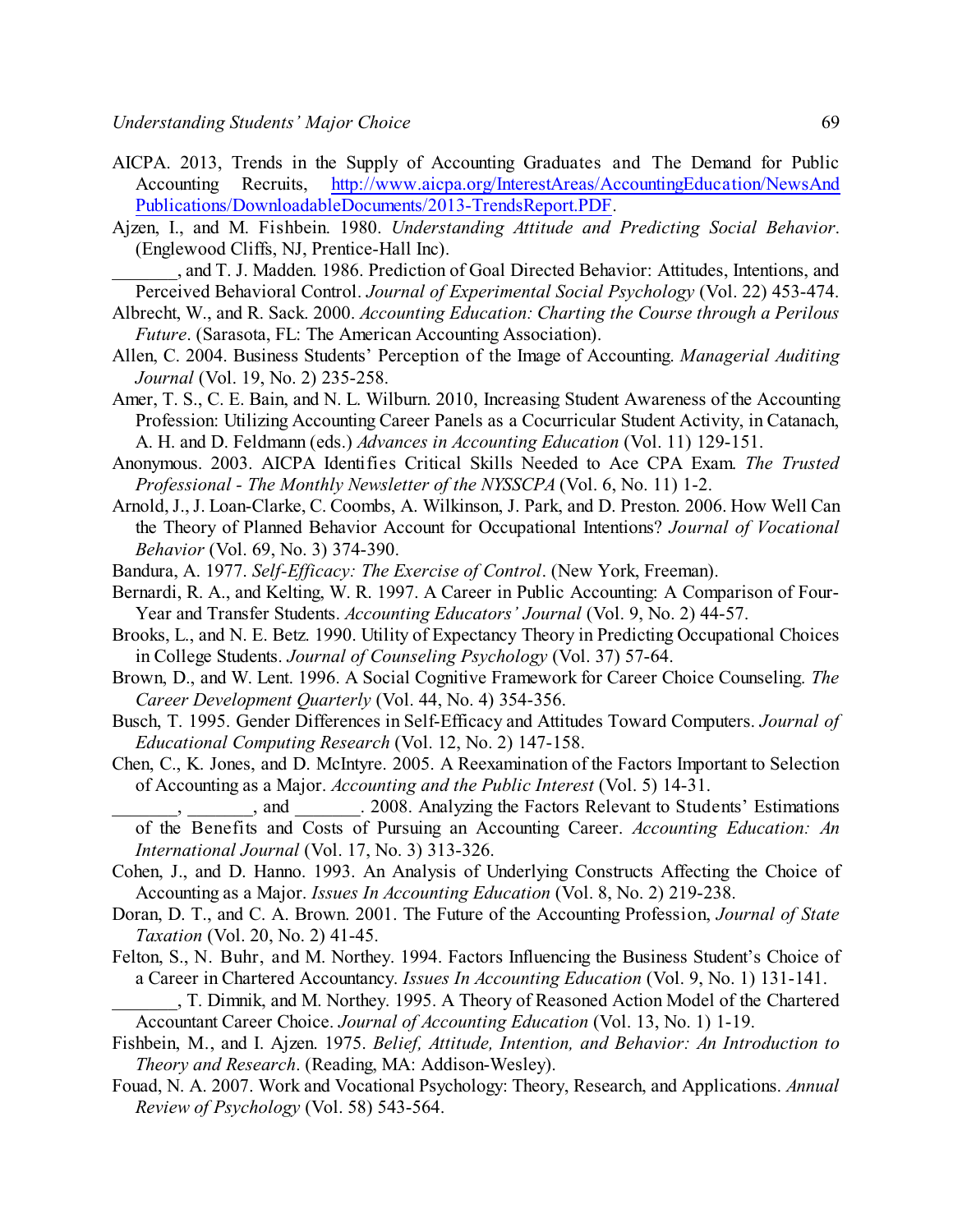- Francisco, W. H., T. G. Noland, and J. A. Kelly. 2003. Why Don't Students Major in Accounting? *Southern Business Review* (Vol. 29, No. 1) 37-40.
- Gefen, D., D. W. Straub, and M. C. Boudreau. 2000. Structural Equation Modeling Techniques and Regression: Guidelines for Research Practice. *Communications of AIS* (Vol. 4) Article 7.
- Gul, F., B. Andrews, S. Leong, and Z. Ismail. 1989. Factors Influencing Choice of Discipline of Study - Accountancy, Engineering, Law and Medicine. *Accounting and Finance*, (Vo. 29, No. 2) 93-101.
- Guskey, T. R. 1988. Teacher Efficacy, Self-concept, and Attitudes Toward the Implementation of Instructional Innovation. *Teaching and Teacher Education* (Vol. 4, No. 1) 63-69.
- Hackett, G., and R. W. Lent. 1992. Theoretical Advances and Current Inquiry in Career Psychology, inBrown, S. D. and R. W. Lant(eds). *Handbook of Counseling Psychology*, 2nd edition (Oxford, John Wiley & Sons) 419-451.
- Hackman, J. R., and L. W. Porter. 1968. Expectancy Theory Predictions of Work Effectiveness. *Organizational Behavior and Human Performance* (Vol. 3) 417-426.
- Heiat, A., D. Brown, and D. M. Johnson. 2007. An Empirical Analysis of Underlying Factors Affecting The Choice Of Accounting Major. *Journal of College Teaching and Learning* (Vol. 4, No. 8) 83-98.
- Hermanson, D. R., R. H. Hermanson, and S. H. Ivancevich. 1995. Are America's Top Business Students Steering Clear of Accounting? *Ohio CPA Journal* (Vol. 54, No. 2) 26-30.
- Holland, J. L. 1987. Current Status of Holland's Theory of Careers: Another Perspective. *The Career Development Quarterly* (Vol. 36, No. 1) 24-30.
- Jackling, B., and C. Calero. 2006. Influences on Undergraduate Students' Intentions to Become Qualified Accountants: Evidence from Australia. *Accounting Education: An International Journal* (Vol. 15, No. 4) 419-438.
	- \_\_\_\_\_\_\_, and M. Keneley. 2009. Influences on the Supply of Accounting Graduates in Australia: A Focus on International Students. *Accounting and Finance* (Vol. 49) 141-159.
- Joshi, K. D., and K. Kuhn. 2011. What Determines Interest in An IS Career? An Application of the Theory of Reasoned Action. *Communications of the Association for Information Systems* (Vol. 29) 133-158.
- Karahanna, E., D. W. Straub, and N. L. Chervany. 1999. Information Technology Adoption Across Time: A Cross-sectional Comparison of Pre-adoption and Post-adoption Beliefs. *MIS Quarterly* (Vol. 23, No. 2) 183-213.
- Kavanagh, M. H., and L. Drennan. 2008. What Skills and Attributes Does an Accounting Graduate Need? Evidence from Student Perceptions and Employer Expectations. *Accounting & Finance* (Vol. 48) 279-300.
- Krumboltz, J. D., A. M. Mitchell, and G. B. Jones. 1976. A Social Learning Theory of Career Selection. *The Counseling Psychologist* (Vol. 6, No. 1) 71-81.
- Law, P. K. 2010. A Theory of Reasoned Action Model of Accounting Students' Career Choice in Public Accounting Practices in the Post-Enron. *Journal of Applied Accounting Research* (Vol. 11, No. 1) 58-73.
- Lee, Y., and K. Kozar. 2008. An Empirical Investigation of Anti-Spyware Software Adoption: A Multitheoretical Perspective. *Information & Management* (Vol. 45) 109-119.
- Lent, R. W., S. D. Brown, and G. Hackett. 1994. Toward a Unifying Social Cognitive Theory of Career and Academic Interest, Choice, and Performance. *Journal of Vocational Behavior* (Vol. 45, Issue 1) 79-122.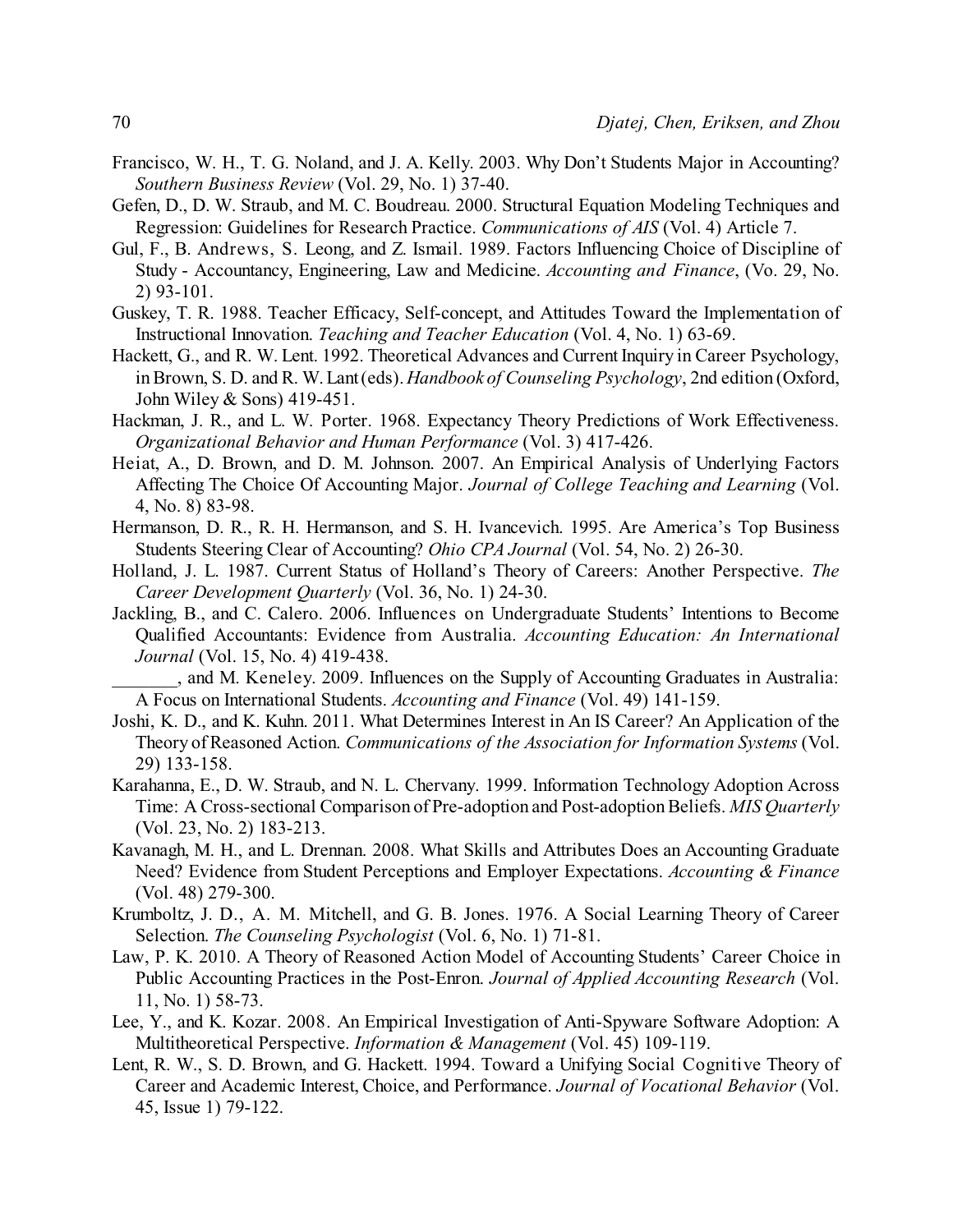\_\_\_\_\_\_\_, \_\_\_\_\_\_\_, and \_\_\_\_\_\_\_. 2000. Contextual Supports and Barriers to Career Choice: A Social Cognitive Analysis. *Journal of Counseling Psychology* (Vol. 47, No. 1) 36-49.

- \_\_\_\_\_\_\_, D. Singley, H-B Sheu, J. A. Schmidt, and L. C. Schmidt. 2007. Relation of Social-Cognitive Factors to Academic Satisfaction in Engineering Students. *Journal of Career Assessment* (Vol. 15) 87-97.
- Malthus, S., and C. Fowler. 2009. Perceptions of Accounting: A Qualitative New Zealand Study. *Pacific Accounting Review* (Vol. 21, Issue 1) 26 - 47
- Manganaris, P., and C. Spathis. 2012. Greek Students' Perceptions of an Introductory Accounting Course and the Accounting Profession, in Feldmann, D., and T. J. Rupert (ed.) *Advances in Accounting Education: Teaching and Curriculum Innovations* (Volume 13) 59-85.
- Matherly, M., and L. L. Burney. 2010 Increasing the Competency Focus Using A Project-Driven Strategy, inCatanach A. H., and D. Feldmann (ed.) *Advances in Accounting Education* (Vol. 11) 1-31.
- McCrary, D. 2001. Where Have All the Accounting Students Gone? *California CPA* (Vol. 69, No. 10) 10-14.
- Meyer, W. 1982. The Research Programme of Economics and the Relevance of Psychology, in Stroebe, W. and W. Mcyer (eds.), *Social Psychology and Economics,* (London, The British Psychological Society) 3-14.
- Paolillo J., and R. Estes. 1982. An Empirical Analysis of Career Choice Factors Among Accountants, Attorneys, Engineers, and Physicians. *The Accounting Review*(Vol. 57, No. 4) 785- 793.
- Powell, G. N., and L. R. Goulet. 1996. Recruiters and Applicants' Reactions to Campus Interviews and Employment Decisions. *Academy of Management Journal* (Vol. 39, No. 6) 1619-1640.
- Ringle, C. M., S. Wende, and A. Will. 2010. Finite Mixture Partial Least Squares Analysis: Methodology and Numerical Examples. *Handbook of Partial Least Squares* Springer Handbooks of Computational Statistics 195-218.
- Sadri, G., and I. T. Robertson. 1993. Self-Efficacy and Work-Related Behavior: A Review and Meta-Analysis. *Applied Psychology: An International Review* (Vol. 42, No. 2) 139-152.
- Schein, E. G. 1990, *Career Anchors: Discovering Your Real Values*. (San Diego, Pfeiffer & Company).
- Schiavone, J. 2013. Record-Setting Demand Projected for Accounting Graduates: AICPA Report Accounting Graduates and Enrollments at Historic Levels, Continuing Upward Trend. *AICPA 2013 Press Releases,* Published June 18, 2013.
- Smith, G. 2005. Reversing the Decreasing Trend of Students Majoring in Accounting. *Managerial Auditing Journal* (Vol. 20, No. 4) 936-944.
- Sugahara, S., G. Boland, and A. Cilloni. 2008. Factors Influencing Students' Choice of an Accounting Major in Australia. *Accounting Education: An International Journal* (Vol. 17, supplement) 37-54.
- \_\_\_\_\_\_\_, and \_\_\_\_\_\_\_. 2009. The Accounting Profession as a Career Choice for Tertiary Business Students in Japan- AFactor Analysis. *Accounting Education: An International Journal* (Vol. 18, No. 3) 255-272.
- Sugahara, S., K. Suzuki, and G. Boland. 2010. Students' Major Choice in Accounting and Its Effect onTheir Self-EfficacyTowards Generic Skills: An AustralianStudy. *Asian Reviewof Accounting* (Vol. 18, No. 2) 131-147.